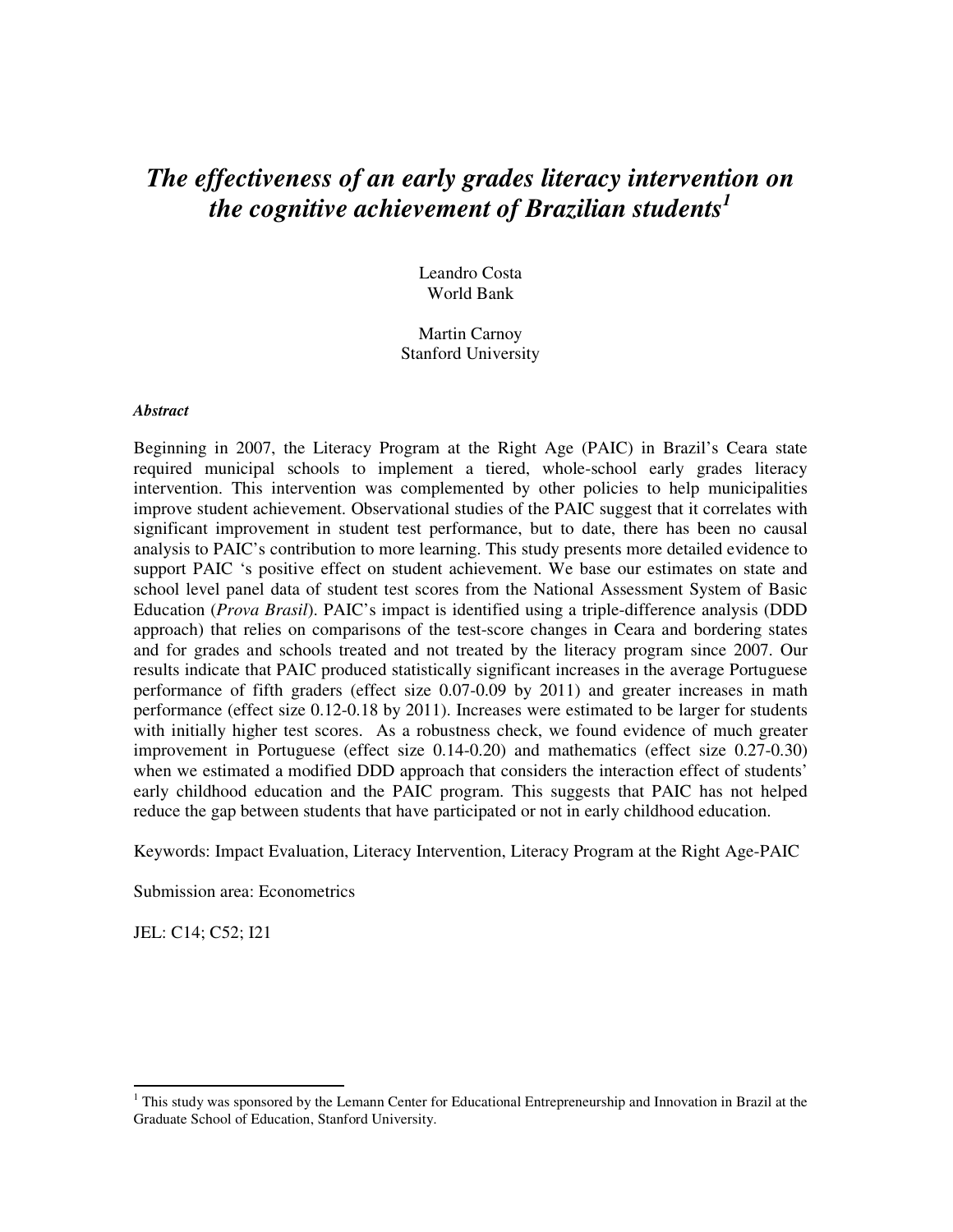#### **1. Introduction**

In 2012, the Brazilian Ministry of Education launched the National Pact of Literacy at the Right Age (PNAIC) in an effort to significantly improve the literacy and mathematics skills of 6 and 8 year-olds in public schools. Usually, such large-scale initiatives designed to change classroom instruction have a low probability of being effective (Elmore, 1996). However, the decision to implement PNAIC was based on the apparent success of an extensive professional development initiative in Ceara state—the Literacy Program at the Right Age (PAIC). Since its implementation in 2007, primary school students in the State of Ceara have made significant gains compared to other states in reading and math scores on Brazil's national test. The question is whether these gains were due only to the PAIC or to other conditions particular to Ceara.

Recent empirical educational policy evaluations of literacy interventions in the United States are not especially favorable for the success of the Brazilian program. U.S. studies have shown inconsistent effects on students' cognitive achievement. For example, Gansen et al (2008) found that the National Reading First program did not have a positive impact on students' reading comprehension, particularly in early implementation. Baker (2011) argued that national studies could not be generalized to individual states and found positive effects for Oregon Reading First. Corin et al (2012) evaluation of the implementation and impact of a tiered, whole-school adolescent literacy intervention, the Content Literacy Continuum, found not only that it was inadequately implemented, but that it had no significant impact on student outcomes.

However, Jordam (2000) suggests that there are good theoretical reasons to expect a strong relationship between literacy interventions during the preschool and kindergarten years and later success in conventional literacy tasks (Neuman, Dickson, 2003; Adams, 1990; Snow, Burns, Griffin, 1998). Also, Cunha and Heckman (2010) state that a variety of intervention studies indicate that ability gaps in children from different socioeconomic groups can be reduced if remediation is attempted at early ages. This association can be related to recent studies confirming that the most important factor for school success and, consequently, for reaching higher levels of productivity as adults is early childhood education. Yet, there are no rigorous empirical studies of the interaction of early childhood education and the impact of literacy programs in the early primary grades.

In this paper, we will use the extensive database from PAIC to test the causal effect of the program in elementary public schools and therefore its possible impact nationally. We will analyze whether the improvement in literacy and mathematics by students who attended Ceara's PAIC program are mainly the result of PAIC or also the result of early childhood education (ECD). Finally, we will assess whether the PAIC has reduced the gap between students with and without early childhood education.

Since PAIC only started in 2007 in the early grades of Ceara's state public schools, the students in the 5<sup>th</sup> grade who took the *Prova Brazil* in 2011 *is the first cohort* participating in a full three years of the program. This is our treatment group. Ninth graders and  $5<sup>th</sup>$  graders in neighboring states who took the *Prova Brazil* in 2011 did not participate in the PAIC. These are our "control" groups. We use the variation in PAIC implementation between grades and states to compare the 2011 5th grade student cohort in Ceara state with the untreated 5th graders in states bordering Ceara as well as the untreated  $9<sup>th</sup>$  graders in Ceara state. We argue that this quasi-experimental research design allows us to estimate the effect of the literacy program on students' cognitive achievement, accounting for the influence of state-level constant unobservable factors and within state programs that could have affected the students during the same period.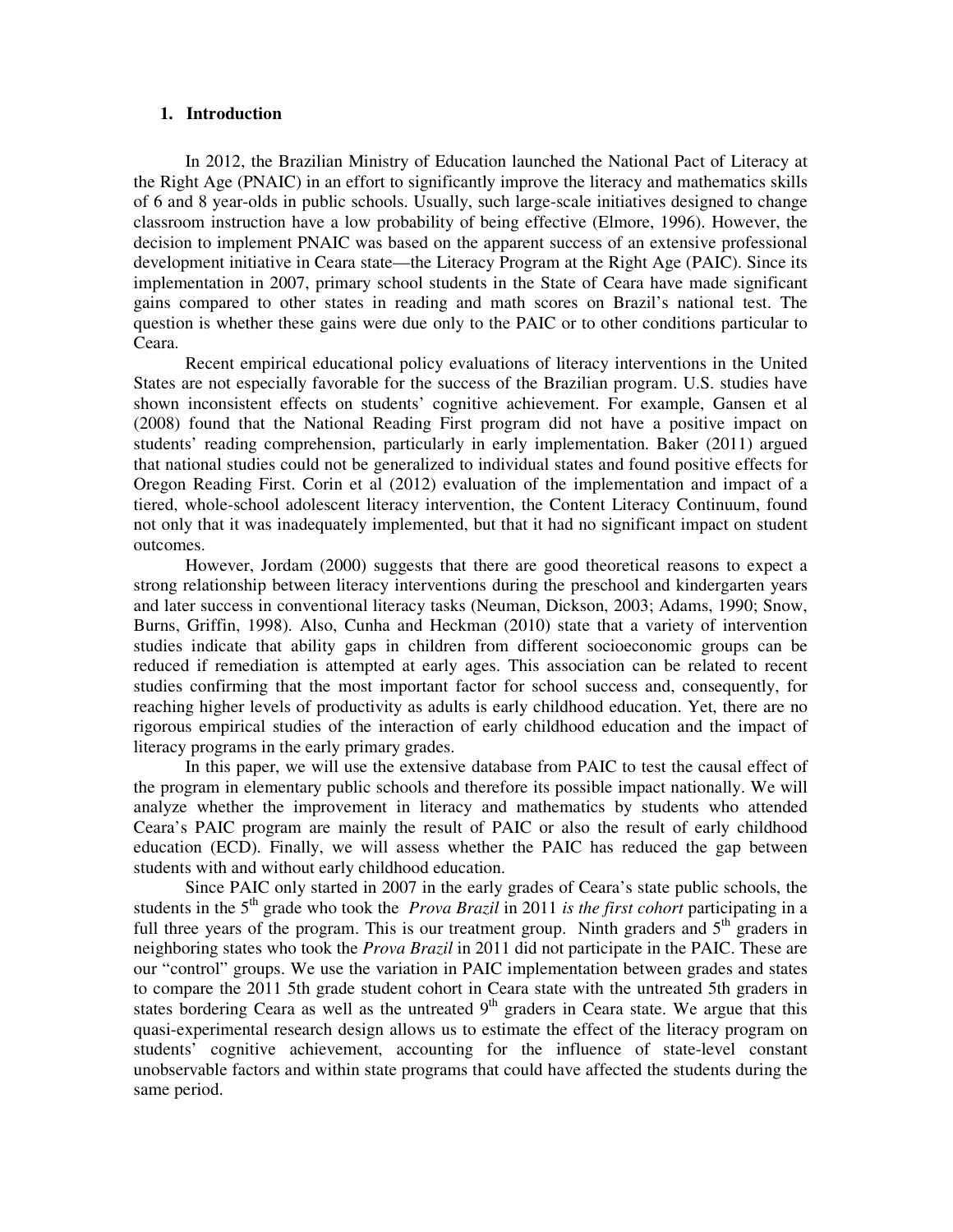We find that the PAIC program as implemented in the first three grades of primary school in Ceara improved students' *Prova Brasil* scores and that the improvements were greater for initially higher achieving students. We also find that it has not reduced the gap between students with and without ECD.

The paper is structured as follows: in the next section we describe Brazil's literacy improvement policies and explain how the PAIC program is organized to promotes the literacy of students in Ceara's primary schools. Section 3 describes the data. Section 4 outlines our empirical strategy and section 5 shows the results. Section 6 performs some robustness checks. Finally, Section 7 summarizes the results and concludes.

#### **2. Literacy and the PAIC program**

In 2007, the Brazilian government reported that more than 70 percent of pupils who reach the last grade of primary education had inadequate literacy skills<sup>2</sup>. Findings from the National Survey of Brazil (PNAD) showed that the proportion of children between 7 and 14 years old who don't know how to read a small piece of paper was 5.4 percent in 2011, and in rural areas the proportion was 10 percent. More than 97% of these illiterate children had attended school, suggesting that the quality of education plays a role in whether children attain minimal levels of literacy<sup>3</sup>. To resolve this problem, the Brazilian government initiated a nationwide public school literacy improvement program in 2012—the PNAIC. As in many past expensive programs created by the Ministry of Education in Brazil, no rigorous impact evaluation was implemented to assess the possible effect of the PNAIC before launching it on a national scale.

Nevertheless, the government did have some evidence that the PNAIC might be successful. PNAIC was based on Ceara's statewide PAIC program and other international interventions.<sup>4</sup> Ceara is one of the poorest states in Brazil. In 2011, 55 percent of children in Ceara finishing fourth grade of elementary school faced serious difficulties in reading, writing and comprehending simple texts. However, the state has significantly lowered its illiteracy rate among children from 7 to 14 years old from 18 percent in 2001 to 6 percent in 2011. The PAIC program was launched in 2007 (fully implemented in 2008) based on cooperation with municipal governments, which are the administrative entity most responsible for preschool and early primary education. The program was intended to have all children reach appropriate proficiency levels in reading, writing, and arithmetic skills by age eight.

The PAIC is organized to support five relatively interrelated areas of the early grades in Ceara's municipal schools (184 municipalities) designed to help achieve five program goals: i) reading promotion; ii) supporting municipal literacy strategies; iii) strengthening municipal management; iv) supporting early childhood education; and v) providing external learning evaluation. In terms of implementation, the program is divided into three broad activities related to three program areas: a) teacher and administrators training; b) municipality network mobilization; and c) provision of books to students.<sup>5</sup> Table 1 provides a brief comparison of the design of PAIC and other early grades literacy/math programs.

These other international programs have similar designs and have been implemented around the world. They include Reading Recovery (New Zealand, UK and USA), Reading First

http://www.idadecerta.seduc.ce.gov.br/ (in Portuguese only).<br><sup>5</sup> For a descriptive analysis of the program see IPECE (2010).

 $2$  The 2007 Brazilian Government report—Children's Literacy: New Ways—discusses the serious problem of school illiteracy in Brazil. Based on data from the Basic Education National Exam—*Prova Brasi*l—in 2011, 70.9 percent of students in the 9<sup>th</sup> grade of public schools had achieved less than a core of 250, considered inadequate for this grade.

 $3$  See Vidal, Costa, Lerche (2007) for information on the past decade's expansion of primary education in Brazil. <sup>4</sup> This relation was not formally affirmed, but we can see the clear relation with the PAIC program website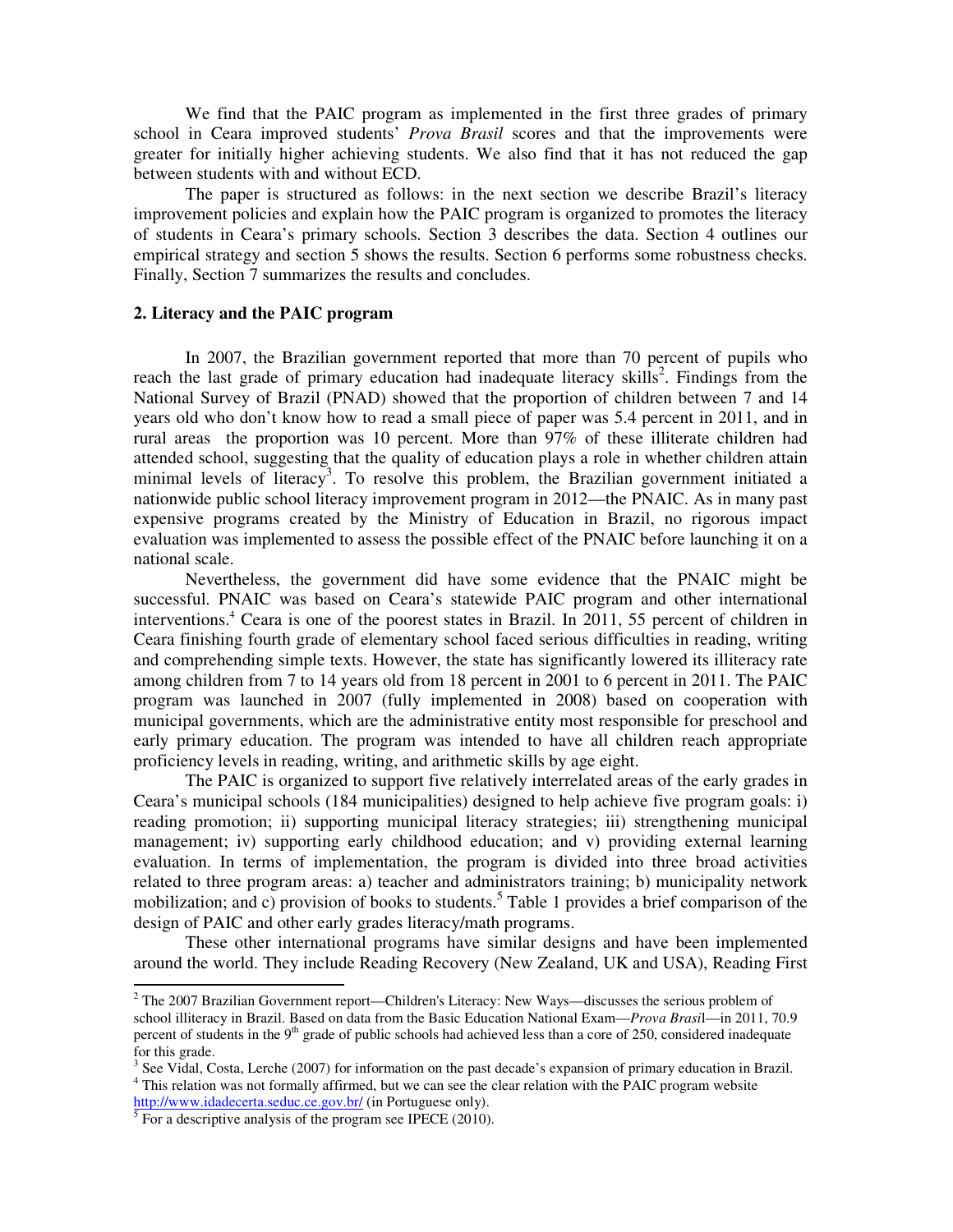(U.S. No Child Left Behind Act), and the Early Grades Reading Assessment-EGRA (USAID in Latin America and Africa).<sup>6</sup> Reading Recovery was developed in the 1970s as a short-term one-to-one intervention designed for children aged five or six, who are struggling to be literate after their first year of school. Reading First is a new multilayer intervention in kindergarten through third-grade that adds coaches who assist teachers in applying a specific literacy methodology for use in classrooms. The coaches also monitor the literacy achievement of all the children in the program. Teacher coaching is the only strategy not included in the PAIC program. EGRA is an intervention to promote systematically measuring how well children in the early grades of primary school are acquiring reading skills, and, ultimately, to promote more effective efforts to improve reading performance.

|                                |                                           |                                           | $=$ $\omega$ $=$ $\omega$ $=$ $\omega$ $=$ $\omega$ $=$ $\omega$ $=$ $\omega$ $=$ $\omega$ $=$ $\omega$ $=$ $\omega$ $=$ $\omega$ $=$ $\omega$ $=$ $\omega$ $=$ $\omega$ $=$ $\omega$ $=$ $\omega$ $=$ $\omega$ $=$ $\omega$ $=$ $\omega$ $=$ $\omega$ $=$ $\omega$ $=$ $\omega$ $=$ $\omega$ $=$ $\omega$ $=$ $\omega$ $=$ $\omega$ $=$ $\omega$ $=$ $\omega$ $=$ |                                                |                                    |
|--------------------------------|-------------------------------------------|-------------------------------------------|--------------------------------------------------------------------------------------------------------------------------------------------------------------------------------------------------------------------------------------------------------------------------------------------------------------------------------------------------------------------|------------------------------------------------|------------------------------------|
| <b>Early Literacy Programs</b> | PAIC in<br>Ceara                          | PNAIC in<br><b>Brazil</b>                 | Reading First in US                                                                                                                                                                                                                                                                                                                                                | Reading Recovery<br>in NZ, UK and<br><b>US</b> | EGRA in<br>Africa, LAC<br>and Asia |
| <b>Main Goal</b>               | All students<br>to read at 7<br>vears old | All students to<br>read at 8 years<br>old | All students to read<br>at grade level by the<br>end of $3rd$ grade                                                                                                                                                                                                                                                                                                | Literacy of at-risk<br>children                | $\sim$                             |
| Areas                          |                                           |                                           |                                                                                                                                                                                                                                                                                                                                                                    |                                                |                                    |
| Reading promotion              | X                                         | X                                         | X                                                                                                                                                                                                                                                                                                                                                                  | X                                              |                                    |
| Support local strategies       | X                                         |                                           | X                                                                                                                                                                                                                                                                                                                                                                  | X                                              | X                                  |
| <b>Strength Management</b>     | $\mathbf x$                               | X                                         |                                                                                                                                                                                                                                                                                                                                                                    |                                                |                                    |
| ECD support                    | $\mathbf x$                               | X                                         |                                                                                                                                                                                                                                                                                                                                                                    |                                                |                                    |
| <b>External evaluation</b>     | X                                         |                                           | X                                                                                                                                                                                                                                                                                                                                                                  | X                                              | X                                  |
| <b>Activities</b>              |                                           |                                           |                                                                                                                                                                                                                                                                                                                                                                    |                                                |                                    |
| Teachers and Admin. Training   | X                                         | X                                         | $\mathbf{X}$                                                                                                                                                                                                                                                                                                                                                       | X                                              | $\mathbf{x}$                       |
| <b>Teachers Coaching</b>       |                                           |                                           | X                                                                                                                                                                                                                                                                                                                                                                  |                                                |                                    |
| Network mobilization           | X                                         | X                                         |                                                                                                                                                                                                                                                                                                                                                                    | X                                              | X                                  |
| Provision of Materials         | X                                         | X                                         | X                                                                                                                                                                                                                                                                                                                                                                  | X                                              |                                    |
| <b>Complementary Policies</b>  |                                           |                                           |                                                                                                                                                                                                                                                                                                                                                                    |                                                |                                    |
| Reward program                 | X                                         |                                           |                                                                                                                                                                                                                                                                                                                                                                    |                                                |                                    |
| Financial support policy       | X                                         |                                           |                                                                                                                                                                                                                                                                                                                                                                    |                                                |                                    |

**Table 1: Comparison of Early Literacy Programs Designs** 

PAIC's main innovation has been to provide financial incentives rewarding municipalities whose students achieve the highest results and gains in a state literacy index.<sup>7</sup> The state also rewards schools in which all third grade students achieve a specified adequacy level in a literacy exam. The monetary reward is related to the number of students enrolled in the third grade that participate in the literacy evaluation called SPAECE-alfa. $8$ 

Both incentives seem to affect municipal government and school participation in this complex intervention. However, the combination of these complementary actions makes it difficult to disentangle the impact of each intervention. Our analysis therefore estimates the effects these literacy and incentive programs as a whole. We assessed the effect of the entire package of literacy intervention polices and incentives to promote cooperation among municipal and school stakeholders aimed at achieving higher levels of literacy for primary school pupils.

 PAIC was first tested in a non-random sample of municipalities with an incomplete format in 2006. In 2007, it was implemented in all public schools as a three-year program for the first three grades of primary education. Since the *Prova Brazil* is only given to  $5^{th}$  and  $9^{th}$ graders, the 2011 fifth grade cohort is the first exposed to the literacy program to be assessed

<sup>&</sup>lt;sup>6</sup> Gamse, Bloom, Kemple, Jacob (2008) describe Reading First, Ashdown (2000) and Schwartz (2010) describe Reading Recovery, and Gove and Wetterberg (2011) discuss many interventions supported by the EGRA.

 $<sup>7</sup>$  The name of this policy is ICMS Share (Cota Parte do ICMS). It allocates tax revenue within municipality based</sup> on a composite index with a 0.75 weight on the achievement of students in literacy exams (http://www.ipece.ce.gov.br/icms/icms ).

<sup>&</sup>lt;sup>8</sup> The name of this program is School Grade 10 (Escola Nota 10) (http://www.paic.seduc.ce.gov.br/index.php/opaic/premio-escola-nota-10 ).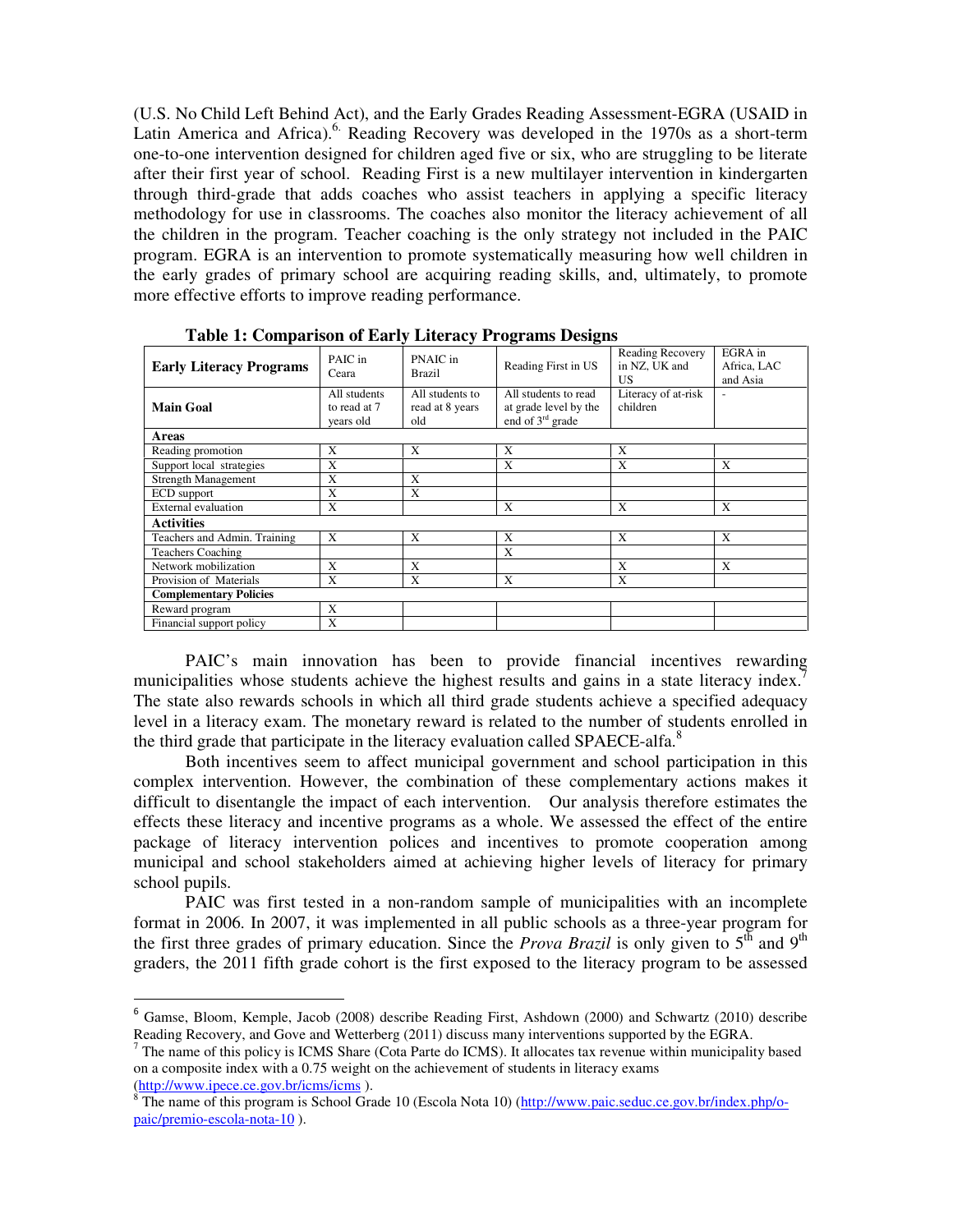by the *Prova Brasil* exam.<sup>9</sup> The exam results for this cohort allow us to evaluate the program's impact based on a comparison with the same cohort in bordering states and the 2011 ninth grade cohort in Ceara (see Figure 1).

| year | 1st grade   2nd grade 3rd grade   4th grade   5th grade   6th grade   7th grade   8th grade   9th grade |  |                |  |         |
|------|---------------------------------------------------------------------------------------------------------|--|----------------|--|---------|
| 2006 |                                                                                                         |  |                |  |         |
| 2007 |                                                                                                         |  | <b>Control</b> |  | Control |
| 2008 |                                                                                                         |  |                |  |         |
| 2009 |                                                                                                         |  |                |  |         |
| 2010 |                                                                                                         |  |                |  |         |
| 2011 |                                                                                                         |  | <b>Maritim</b> |  | Control |
| 2012 |                                                                                                         |  |                |  |         |

**Figure 1: Program Implementation and Cohorts evaluated by Prova Brasil.** 

\*Blue or stripes cell: Prova Brasil waves and cohorts; \*\* Dark red: three year of participation; \*\*\*Red: two year of participation; \*\*\*\* Light red: one year of participation. Source: authors.

#### **3. Literature review**

This section summarizes evaluations of scaled early-grades literacy programs that employed rigorous identification strategies.

The mandated impact evaluation study of the U.S. national Reading First showed insignificants results (Gamse, Bloom, Kemple, Jacob, 2008). This program was defined in the No Child Left Behind Act of 2001 implemented in 2003. Its main goal was to have all children read at or above grade level by the end of third grade. The authors applied a regression discontinuity design and found that the program did not have a positive impact either on classroom instruction or student reading comprehension. However, the estimated impacts were consistently positive for later award sites and mixed for early award sites.

Baker et al (2011) evaluated a state version of Reading First. Their identification strategy was an outcome comparison of two implementation cohorts through a test for difference of aggregated student data at the school level. The design of the program in Oregon allowed them to test whether patterns of student reading outcomes are related to the number of years of experience with the program. They found that student's reading outcomes improve over time with high-quality reforms and strong implementation of Reading First.

Ashdown et al (2000) found that the Reading Recovery is an effective intervention that narrows the reading achievement gap of English language learners between native and nonnative speakers. The authors compared the performance of 25 thousand first graders that participated in the program with a random sample of 18 thousands students that had not participated and 11 thousand students eligible students that had not participated.. The results showed that around 60 percent of students in both treatment and control groups succeeded in the Reading Recovery final exam.

Based on the assignment of 148 at-risk  $1<sup>st</sup>$  grade students to 37 teachers—volunteers participating in a email survey—Schwartz (2005) investigated the effect of the Reading Recovery in 14 U.S. states. The results showed that the Reading Recovery intervention group had significantly higher performance compared to the control group and no difference compared with average groups. The program succeeded in closing the gap between at-risk students and their average peers during initial literacy learning, but the gap later widened. However, the design of this evaluation has many limitations in terms of external and internal

<sup>9</sup> We will discuss more about *Prova Brasil* in the Data section.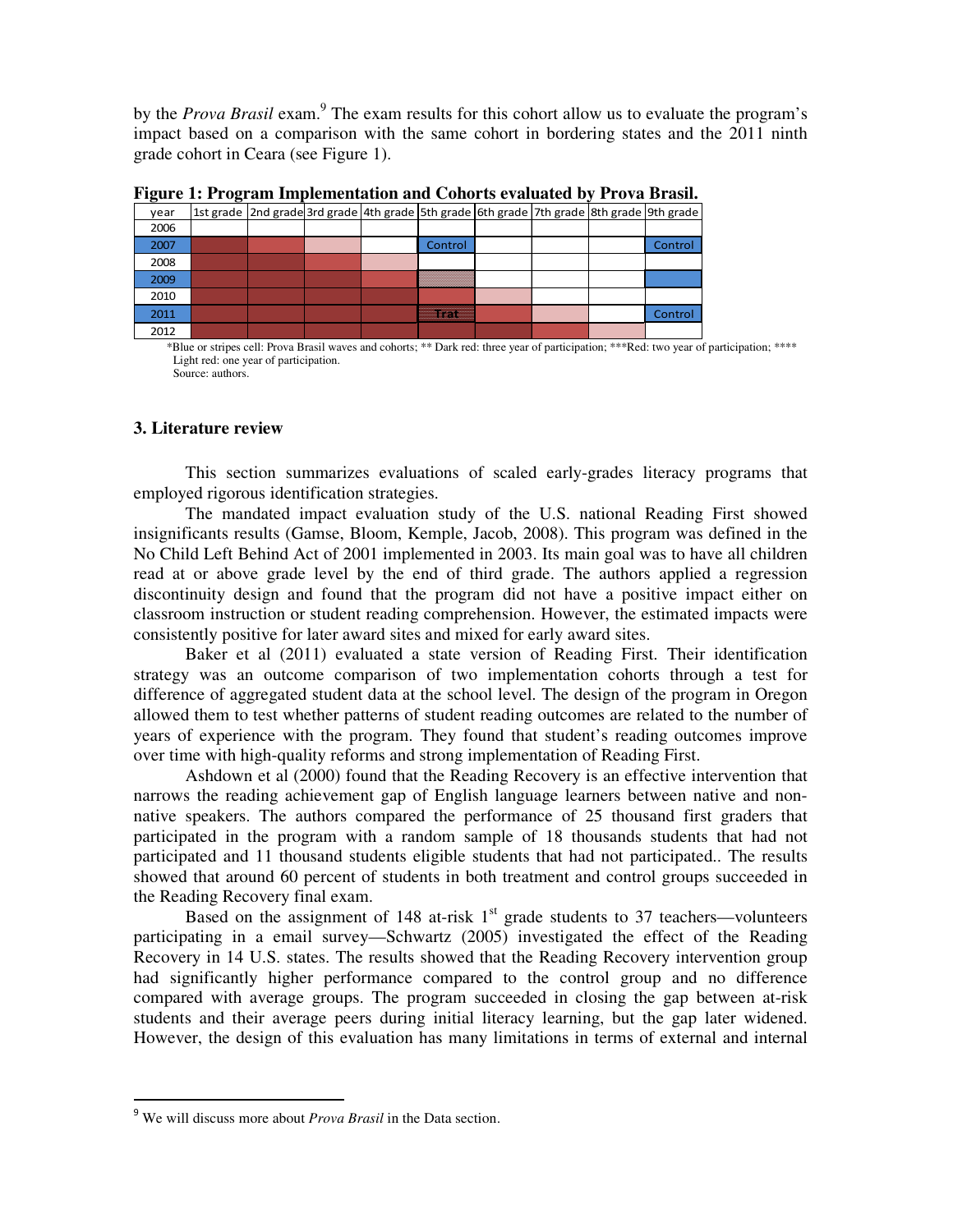validity, such as selection bias related with self-selected teachers and measurement error related to the tests applied by students' own teachers.

There are many other studies that have been carried out to investigate the impact of scaled early grade literacy interventions. These show mixed results. Most have design flaws that invalidate both external and internal validity of the investigation. Here we discuss just two of these studies: Elbaum, Vaughn, Hughes, and Moody (2000) presented a meta-analysis of one-to-one tutoring research and found inconsistent results. However, most of the interventions they examined were able to help average students to catch up in their literacy skills and were not enough to help students with more severe literacy problems; Lyons (1998) undertook a longitudinal cohort study to investigate the effectiveness of the Reading Recovery program and he found that 60 percent of participants achieved the literacy level targeted by the program.

#### **4. Data**

l

The National Evaluation System of Basic Education (SAEB) is composed of two complementary surveys that aim to evaluate the quality of Brazil's educational system.<sup>10</sup> SAEB's main survey is the *Prova Brasil*, which is a biannual school-level assessment of 5<sup>th</sup> and 9<sup>th</sup> graders in public schools with a minimum of 20 students per class. It has been carried out since 2005, but it is available as microdata only for 2007, 2009, and 2011. This rich dataset provides information about students' math and reading (Portuguese) exam scores and the socioeconomic background of students, teachers, and principals. The exams scores are comparable over time and permit comparison of results between grades. That is, we can follow the performance of grade cohorts, schools, networks, and system as a whole (but not of individual students). In 2011, this dataset provided information on 5,201,730 students enrolled in 55,924 schools in 27 states. $11$ 

In the 2011 *Prova Brasil*, 61.8 percent of the schools are administered by municipalities, 38.2 percent by states, and 0.1 percent by the federal government. There were students from the three school classes' shifts, 55.5 percent morning, 42.4 percent afternoon, and 2.1 percent, night. In order to draw comparable schools that included most of the schools participating in Ceara's PAIC program, we selected only urban municipal schools and the morning and afternoon shifts in Ceara and the states that border Ceara. Also, we were restricted to schools with  $5<sup>th</sup>$  and  $9<sup>th</sup>$  grades that participated in the Prova Brasil in 2007 and 2011, and in which we could identify the teacher's classroom subject. This resulted in a school-level panel with student and teacher background variables.<sup>12</sup> These restrictions produced a sample of  $1002$ schools and 275,072 students in 5 states (Ceara, Piaui, Pernambuco, Paraiba, and Rio Grande do Norte).

The average results in the SAEB surveys of 5th and 9th graders on the Portuguese test for Ceara (CE), Borders states (Borders), and the Northeast states without Ceara (NEsCE) are shown in Figure 2. Given the SAEB school sample design, at the state level we can only compare the results of ANEB (sample design) and *Prova Brasil* (census design). The results show a 60-point *Prova Brasil* test score difference between 5<sup>th</sup> grade and 9<sup>th</sup> grade. We can also

<sup>&</sup>lt;sup>10</sup> The first surveys of SAEB were the ANEB—National Assessment of Basic Education. This is a state-level student sample, in both the public and private school system, of schools located in rural and urban areas, covering the 5th and 9th grades of elementary school and also the 3rd year of high school. The second survey is the ANRESC—National Assessment of Educational Achievement, which is publicly known as *Prova Brasil.* The average student achievement scores are comparable over time at the state level in both surveys.

 $11$  In 2007, it had information on 4,109,265 students, and 48,704 schools.

<sup>&</sup>lt;sup>12</sup> In the *Prova Brasil* 2011, there is no subject variable in the dataset of teacher questionnaires, because many of the teachers in the  $5<sup>th</sup>$  grade teach both subjects. But there were some questions specific to math and to Portuguese teachers that allowed us to identify the teacher subject taught.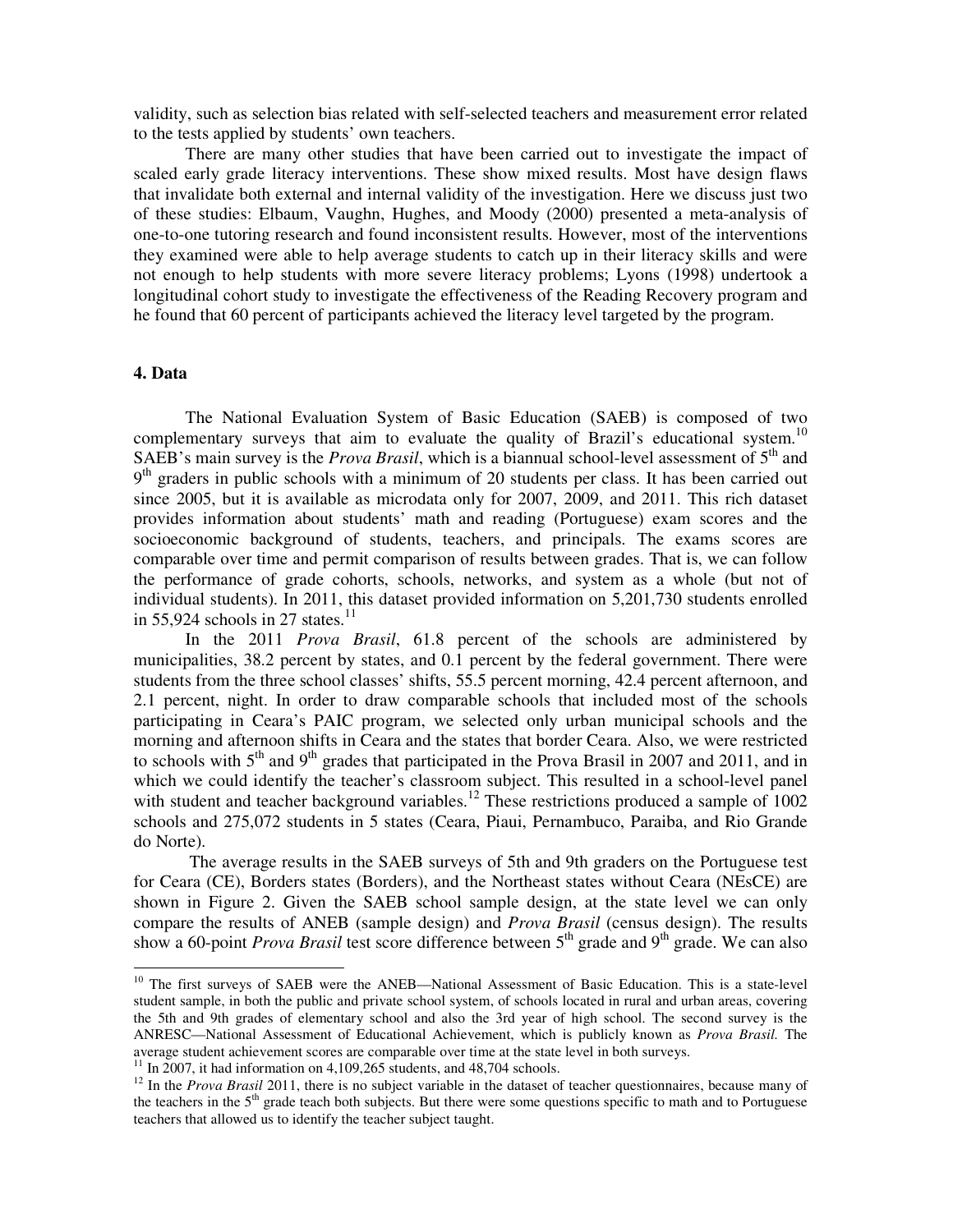see a common decline in the test scores in all groups of states, greater for  $9<sup>th</sup>$  graders, after 1997. Scores reached their lowest level in 2001-2005. This decrease is associated with the universalization of primary education in this period, with a significant increase in the proportion of students attending school from low socioeconomic background (Vidal, Costa, and Lerche, 2007). Scores increased after 2007, and increased more rapidly in Ceara schools. The increase is 10 points for the 9<sup>th</sup> grade and 15 points for the 5<sup>th</sup> grade.<sup>13</sup>



**Figure 2: Average score of 5th and 9th graders of Ceara and Borders States in SAEB and Prova Brasil (PB)** 

 Figure 3 presents the *Prova Brazil* results for mathematics. The decline in scores after 1997 is smaller and the difference in trends between Ceara and the other states is also smaller than for Portuguese. However, the overall gain for math is also large after 2005. The Ceara "advantage" after 2007 is much smaller than for Portuguese, but even so, there is a 3 point spread in the 9<sup>th</sup> grade and 6 points in the  $5<sup>th</sup>$  grade by 2011.

**Figure 3: Average score of 5th and 9th graders of Ceara and Borders States in SAEB and Prova Brasil (PB)** 



<sup>&</sup>lt;sup>13</sup> For an explanation of the Prova Brasil scale and content see

http://download.inep.gov.br/educacao\_basica/prova\_brasil\_saeb/downloads/livretos/livreto\_prova\_brasil\_2009.pdf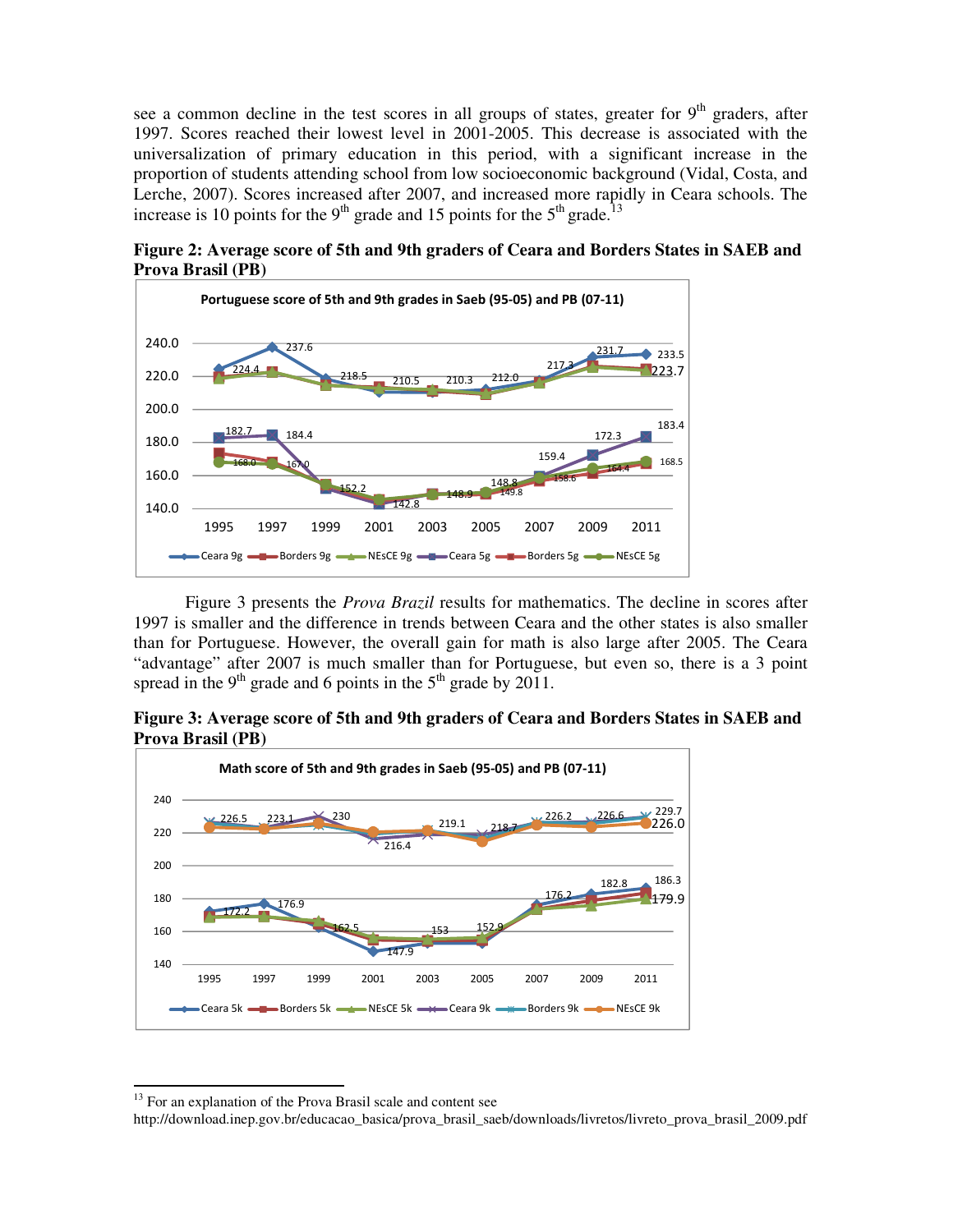Table 2 shows summary statistics for the  $5<sup>th</sup>$  and  $9<sup>th</sup>$  grades in 2007 and 2011 in Ceara and the Border states on student achievement and background information, teachers' education and wages, class size, and if the student attended an ECD center. The Portuguese and math scores on the *Prova Brasil* exam are the outcome variables. The scale of this variable ranges from 0 to 500. We chose a series of student covariates to control for characteristics that could affect student achievement. We also chose teacher and school characteristics that may be related to the quality of education, such as teachers' education and wages, and class size. Student attendance at an ECD center, day care, or kindergarten reflects early childhood education that could also influence a student's later school achievement.<sup>14</sup>

| $\ldots$          |                |         |                |         |        |                |        |                |        |                |        |                |        |         |                |         |
|-------------------|----------------|---------|----------------|---------|--------|----------------|--------|----------------|--------|----------------|--------|----------------|--------|---------|----------------|---------|
|                   | 2007 5th grade |         |                |         |        | 2011 5th grade |        |                |        | 2007 9th grade |        | 2011 9th grade |        |         |                |         |
|                   | Ceara          |         | <b>Borders</b> |         |        | Ceara          |        | <b>Borders</b> |        | Ceara          |        | <b>Borders</b> | Ceara  |         | <b>Borders</b> |         |
|                   | Mean           | S.D.    | Mean           | S.D.    | Mean   | S.D.           | Mean   | S.D.           |        | S.D.           | Mean   | S.D.           | Mean   | S.D.    | Mean           | S.D.    |
| Portuguese Score  | 157.30         | (37.22) | 156.77         | (36.49) | 181.54 | (43.628)       | 168.96 | (40.25)        | 216.90 | (40.88)        | 216.31 | (41.33)        | 233.42 | (43.95) | 226.65         | (43.26) |
| Math Score        | 172.69         | (37.33) | 174.37         | (37.43) | 197.58 | (43.949)       | 185.83 | (40.35)        | 223.59 | (38.83)        | 224.86 | (39.43)        | 236.15 | (46.18) | 232.35         | (44.37) |
| Female            | 0.45           | (0.497) | 0.47           | (0.499) | 0.45   | (0.498)        | 0.46   | (0.498)        | 0.53   | (0.499)        | 0.59   | (0.492)        | 0.52   | (0.499) | 0.57           | (0.495) |
| Black             | 0.09           | (0.291) | 0.11           | (0.315) | 0.07   | (0.262)        | 0.09   | (0.281)        | 0.08   | (0.278)        | 0.09   | (0.282)        | 0.07   | (0.259) | 0.08           | (0.274) |
| Mother no primary | 0.31           | (0.464) | 0.36           | (0.479) | 0.16   | (0.369)        | 0.19   | (0.395)        | 0.48   | (0.500)        | 0.50   | (0.500)        | 0.23   | (0.418) | 0.26           | (0.437) |
| Mother degree     | 0.07           | (0.254) | 0.06           | (0.242) | 0.09   | (0.281)        | 0.08   | (0.274)        | 0.03   | (0.183)        | 0.04   | (0.206)        | 0.14   | (0.342) | 0.15           | (0.362) |
| Father no primary | 0.24           | (0.429) | 0.29           | (0.456) | 0.17   | (0.375)        | 0.20   | (0.402)        | 0.43   | (0.495)        | 0.46   | (0.498)        | 0.25   | (0.434) | 0.28           | (0.450) |
| Father degree     | 0.06           | (0.244) | 0.06           | (0.236) | 0.07   | (0.247)        | 0.06   | (0.231)        | 0.02   | (0.144)        | 0.02   | (0.155)        | 0.09   | (0.291) | 0.10           | (0.298) |
| Teacher no degree | 0.12           | (0.331) | 0.20           | (0.398) | 0.08   | (0.275)        | 0.14   | (0.345)        | 0.04   | (0.204)        | 0.03   | (0.164)        | 0.03   | (0.158) | 0.03           | (0.160) |
| Teacher low wage  | 0.39           | (0.488) | 0.38           | (0.485) | 0.16   | (0.369)        | 0.12   | (0.321)        | 0.35   | (0.476)        | 0.19   | (0.396)        | 0.20   | (0.396) | 0.11           | (0.316) |
| Teacher high wage | 0.07           | (0.255) | 0.03           | (0.174) | 0.09   | (0.290)        | 0.03   | (0.167)        | 0.05   | (0.225)        | 0.03   | (0.181)        | 0.07   | (0.254) | 0.05           | (0.227) |
| Class size        | 30.95          | (6.964) | 31.94          | (8.728) | 29.25  | (5.580)        | 29.91  | (6.611)        | 31.36  | (8.509)        | 33.63  | (9.458)        | 31.34  | (6.931) | 32.50          | (8.594) |
| <b>ECD</b>        | 0.64           | (0.479) | 0.66           | (0.475) | 0.77   | (0.419)        | 0.72   | (0.450)        | 0.80   | (0.402)        | 0.76   | (0.426)        | 0.84   | (0.365) | 0.76           | (0.425) |
| N                 | 27321          |         | 30306          |         | 25473  |                | 28422  |                | 15673  |                | 19838  |                | 18801  |         | 22101          |         |

**Table 2: Summary Statistics for Ceara and Border States Variables** 

The percentage of black and female students is not statistically different between Ceara and the Border states. There is also no statistical difference in parents' education, class size, and ECD attendance. There appear to be significantly lower wage teachers in Ceara 9<sup>th</sup> grades than in neighboring states.

Figure 4 shows the results of 5th and 9th graders in Portuguese and math in Ceara (CE) and its border states (Borders) for those that attended ECD and not. The significant difference of 10 points in the *Prova Brasil* scale between the ECD and non-ECD students remains constant after 2007. This suggests that the PAIC program did not reduce the long-term disadvantage of students who did not attend ECD. But we can see that the slope for the Ceara 5<sup>th</sup> graders for both ECD and non ECD students is steeper than the slope of test scores for border states'  $5<sup>th</sup>$  and for  $9<sup>th</sup>$  graders. This may be due to the PAIC.<sup>15</sup>

l  $14$  Given that the data on ECD is self selected by the students and there is no information on the age that the student attended, the authors prefer to aggregate this variable to avoid more measurement erro in this variable.

<sup>&</sup>lt;sup>15</sup> In Annex B we present a table with the summary statistics for students with ECD and not for 5th and 9th graders in the Portuguese and math test score for the Ceara (CE) and border states (Borders) in the *Prova Brasil*. The results looks like those in Table 1.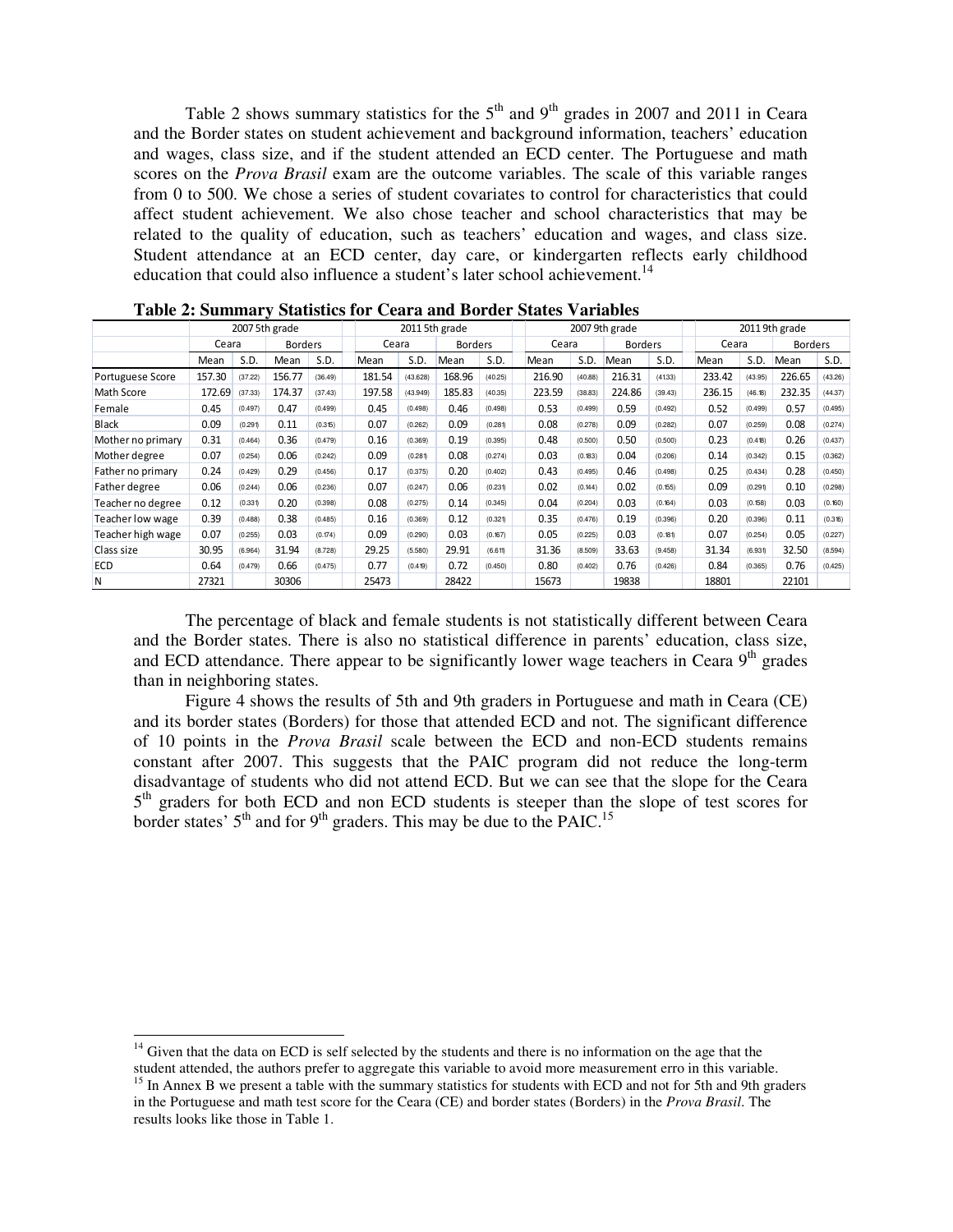

### **Figure 4. ECD gap in the average score of 5th and 9th graders of Ceara and Borders States in Prova Brasil (PB)**

#### **5. Causal Inference Strategy**

To estimate the effect of PAIC on students' achievement we develop two models using state-level and school-level panel data from *Prova Brasil*. The identification strategy in both models will be the Difference-in-Difference-in-Difference estimation (DDD). Good examples of the use of this methodology are Tyler et al (2000), Ravallion et al (2005), Chaudhury et al (2006), and Chiapa et al (2012). Angrist and Pischke (2009) point out that this model is a modification of the Difference-in-Difference (DD) model with possible higher-order control groups that contribute to the identification strategy of programs with more than one dimension of external variation.

To identify the impact of the PAIC on test scores, consider the Difference-in-Difference estimates for the  $5<sup>th</sup>$  grade of Ceara and border states (Ceara  $5<sup>th</sup>$  graders vs Borders  $5<sup>th</sup>$  graders), and the Difference-in-Difference estimates for 5th and 9th grades students in Ceara state (Ceara 5th grade vs 9th grade). The first DD model  $(DD_1)$  aims to estimate the effect of the PAIC program for the  $5<sup>th</sup>$  grade students in Ceara compared to students in border states that have not implemented any early-grade literacy intervention. The second DD model  $(DD<sub>2</sub>)$  aims to control for any other program in Ceara state that could have affected  $5<sup>th</sup>$  grade students' achievement since 2007. The DDD model is the difference of these two models. It controls for across state school differences and for between grade differences. We need a state-level panel data of *Prova Brasil* for 5th and 9th grades in Ceara state and border states. To set up this model, consider the following Conditional Expectation Function (CEF)

$$
E(y_{istg}|s, t, g, D, X_{it}) = \alpha_s + \beta_t + \delta_g + \mu_{st} + \gamma_{gt} + \theta_{sg} + \rho_{stg} + X_{istg}'\beta \quad (1)
$$

where s indexes states, t indexes year, and g is the grade of the student in a municipal public school. Angrist and Pischke (2009) state that this model provides full non-parametric control for state-specific time effects that are common across grade groups  $(\mu_{st})$ , time-varying grade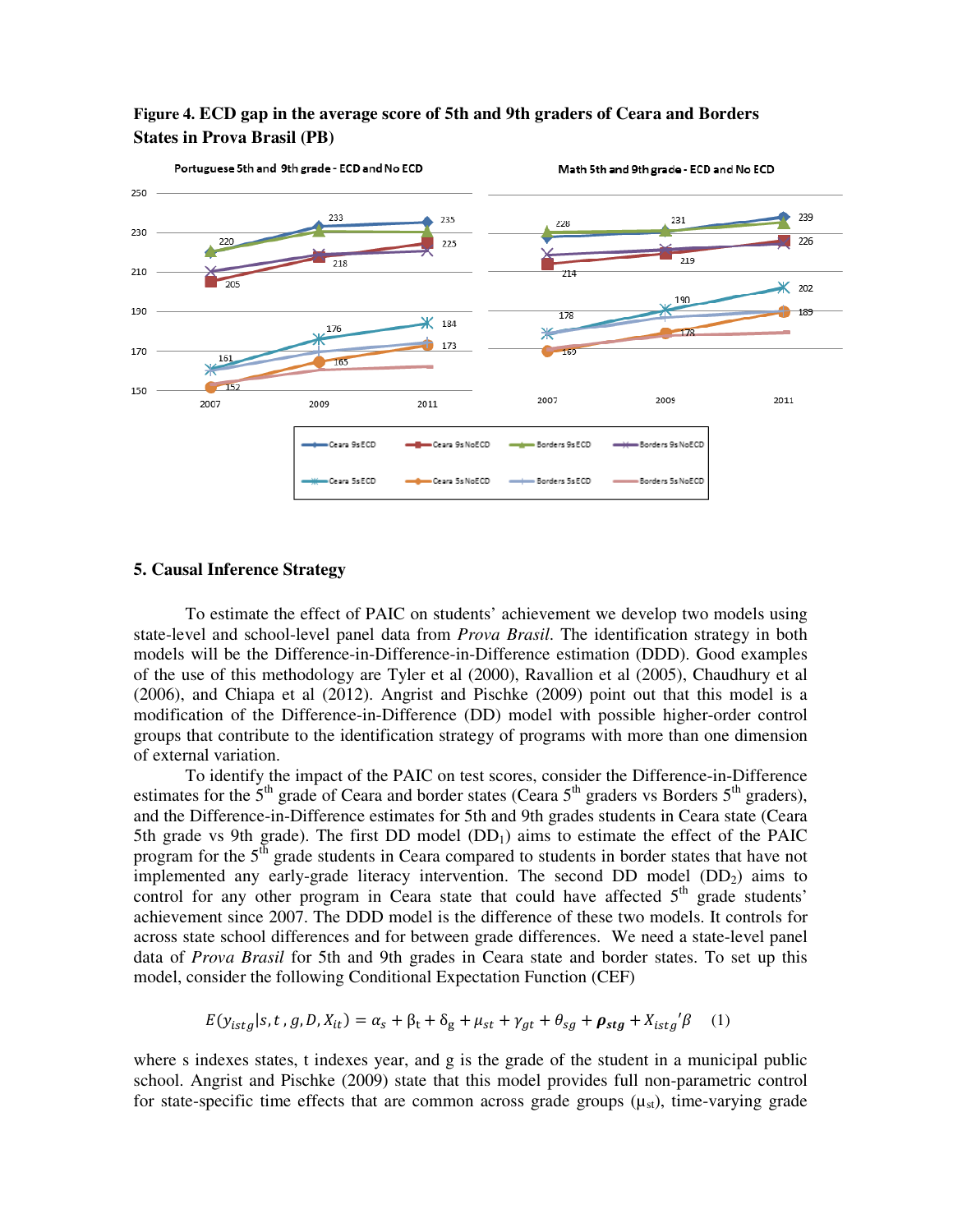effects ( $\gamma_{gt}$ ), and state-specific grade effects ( $\theta_{se}$ ). Also, we control for state-level fixed effects  $(\alpha_s)$ , a time trend  $(\beta_t)$ , and a dummy for the grade effect  $(\delta_g)$ .

To estimate the interaction of the PAIC program impact and whether a student participated in ECD, we also stratify our data and results into students that attended ECD centers or not. We would like to fit equation (1) separately for each of these two different literacy background groups. However, we cannot fit the hypothesized DDD model in equation (1) because we do not have longitudinal student-level data on students' test scores. Fortunately, based on equation (1), the parameter of interest,  $\rho_{\text{sgt}}$ , representing the effect of the PAIC on the achievement of students who attended 5th grade in 2011 as affected by state-of-residence is as follows:

 $DDD = DD_1 - DD_2 = (\Delta y_{CE, 5g} - \Delta y_{BO, 5g}) - (\Delta y_{CE, 9g} - \Delta y_{BO, 9g}) = \rho_{stg}$  (2)

In essence, equation (2) permits us to identify the impact of the PAIC program on the achievement of 5<sup>th</sup> graders in Ceara ( $y_{CE,5g}$ ) based on variation across states (( $y_{BO,5g}$ ) and between grades ( $y_{CE,9g}$ ) in two periods. The  $\Delta$  represents the difference in time, so each component with ∆ differences out any time fixed-effect of each cohort in Ceara and border states. Where the  $DD_1$  differences out any constant effect across states, 5th graders in Ceara, and border states, the  $DD_2$  differences out  $9<sup>th</sup>$  graders constant effects. The DDD differences out the fixed-effect of the  $5<sup>th</sup>$  and 9<sup>th</sup> grade cohorts. Such DDD estimators provides a cleaner way of separating out some of the bias from the differential growth effects that arise due to gaps in initial literacy rates of 5th and 9th graders in Ceara and how they react to the same state programs when compared with other states' students. This triple differencing strategy allows us account for the effects on test scores of other, concurrent, interventions in Ceara (such as incentive programs) in effect across the entire primary public school system in early and later grades with similar objectives (e.g. to improve the *Prova Brazil* results of 5th and 9th grades).

This can be estimated by using the following regression framework:

y<sub>it</sub> =  $\mu_s + \beta 2011_{it} + \delta 5$ thgrade<sub>it</sub> + α ceara<sub>it</sub> ∙ 2011<sub>it</sub> + γ 5thgrade<sub>it</sub> ∙ 2011<sub>it</sub> +θ ceara<sub>it</sub> ⋅ 5thgrade<sub>it</sub> + ρ ceara<sub>it</sub> ⋅ 5thgrade<sub>it</sub> ⋅ 2011<sub>it</sub> + ε<sub>it</sub>

where 2011 is a dummy for the 2011 year (1,0) of the *Prova Brasil*; 5thgrade is a dummy for the 5th grade students  $(1,0)$  in 2007 and 2011 (within state comparison); and ceara is a dummy for Ceara state students (differentiated from students in border states (across state comparison). The DDD effect is measured by estimation of the  $\rho$  coefficient, which is obtained by the interaction of the  $5<sup>th</sup>$  grade dummy, the 2011year dummy and the Ceara state dummy. Finally,  $\mu_s$  is the state-level fixed effect. See Annex A for details on how differences identify this effect.

The PAIC effect may differ for students who have attended ECD and those who did not. As a robustness check, we developed a second model that estimates the interaction between the literacy program and the ECD gap of students in the same school and grade. This school ECD gap can be defined as the expected difference in achievement of students at the same school that have attended or not any ECD center. We can represent the school ECD gap as  $E(y_{i, ECD} - y_{i, noECD}|s, t, g, e, D, X_{it})$ , where s is a vector of unobservable but fixed school confounders, such as parents' motivation and ability to enroll their children in ECD centers, and e is the vector of observed previous ECD enrollment. We assume that the school ECD gap is a characteristic correlated with parent's school choice, based on the assumption that the unobserved variable related to attending ECD centers is likely the same as attending school, and that attendance rate differs due to the supply of ECD centers in the regions. We assume that in Brazilian public schools, besides parents' motivation and ability, the most important variable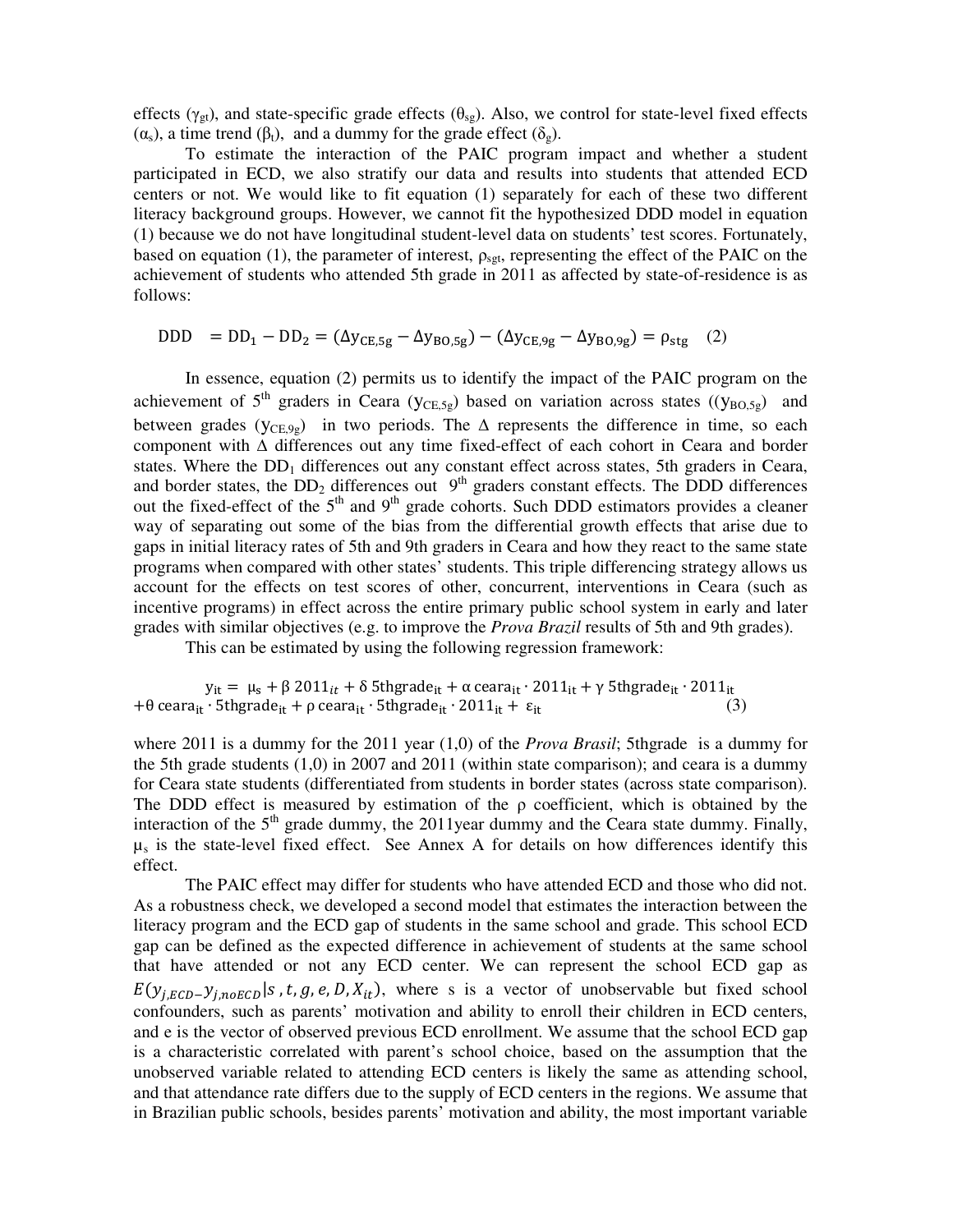that affects parents' decisions about enrolling their children in ECD is the supply of ECD centers close to the parents' home Also, because both the demand for and the supply of ECD has changed, we expect that the ECD gap varies across grades. Thus, the main assumption to identify the interaction of the program impact and the school ECD gap is the inclusion of school fixed-effects that can control for unobserved variables related to the selection bias of ECD gap in each school, i.e.,  $E(y_{j,ECD} - y_{j,noECD}|s, t, g, e, D, X_{it}) = \tau_j$ . Using panel data at the school-level, this assumption combined with the external variation across grades and schools yields the interaction between the school ECD gap and participating in the PAIC program at the state level. This means a modification of DDD that includes one additional difference in the school level—the four difference method (4D). The equation below represents this model:

$$
E(y_{ijstge}|t,s,g,e,D,X_{it}) = \tau_j + \mu_s + \beta_t + \delta_g + \alpha_{ste} + \gamma_{gte} + \theta_{sge} + \rho_{tsg} + \pi_{tsge} + X_{itsge} / \beta
$$
 (4)

where  $\tau_j$  is the school fixed-effect of school j and the  $\pi_{tsg}$  is the interaction of attending ECD and the  $5<sup>th</sup>$  grade in Ceara state in 2011 (ecd & treatment variable).

 We model the second difference of students' ECD status and time difference as  $\Delta_{JECD}^2 = (\Delta_{ECD} y_{jt} - \Delta_{ECD} y_{jt-1}) = (y_{j \, ECD(t)} - y_{j \, \text{no} ECD(t)}) - (y_{j \, ECD(t-1)} - y_{j \, \text{no} ECD(t-1)})$  $ECD(t)$  represents the students with  $ECD$  status in time t and no $ECD(t)$  is for students with no ECD status in time t in the same school j. Note that the subscript j is in the school-level fixed effect,  $\tau_j$ , and the subscript i is in the dependent variable and the error variable. This means that we intend to examine the gap of ECD inside schools controlling for individual characteristics instead of identifying the individual student effect of ECD on students' achievement. [See Annex A for the differences calculation.] The new difference method with four differences to obtain the interaction between the school ECD gap and participating in the PAIC program at the state level is as follows:

$$
4D = DD1 - DD2 = (\Deltaje2 yCE,5g - \Deltaje2 yBO,5g) - (\Deltaje2 yCE,9g - \Deltaje2 yBO,9g) = \rhostge
$$
(5)

This can be estimated by using another convenient regression framework:

 $y_{it} = \tau_i + \mu_s + \beta 2011_{it} + \delta 5$ thgrade<sub>it</sub> + α ceara<sub>it</sub> ∙ 2011<sub>it</sub> ∙ ecd<sub>it</sub> + γ 5thgrade<sub>it</sub> ∙ 2011<sub>it</sub> ∙ ecd<sub>it</sub> + θ ceara<sub>it</sub> ⋅ 5thgrade<sub>it</sub> ⋅ ecd<sub>it</sub> + ρ 2011<sub>it</sub> ⋅ ceara<sub>it</sub> ⋅ 5thgrade<sub>it</sub> +  $\pi$  2011<sub>it</sub> ⋅ ceara<sub>it</sub> ⋅ 5thgrade<sub>it</sub> ⋅  $\text{ecd}_{it} + \varepsilon_{it}$ 

In summary, the DDD relies on two main assumptions: (1) that there is a common trend of treatment and comparison groups and (2) that there are unobserved additive time-invariant confounders that can be differenced out when we consider reliable comparison groups at the state level and in a comparison grade. On the other hand, the 4D method includes a new assumption related to the selection bias of the gap due to the interaction of the program effect with the (ECD) variable. The new assumption is that the unobserved difference of students with and without ECD is time-invariant in the school-level, which can be canceled out with the fourth difference in Equation 5 and the inclusion of the interaction with the ECD school fixedeffect in Equation 6.

There are some possible violations of our causal inference strategy that can threaten the internal validity of our study. For example, if other literacy or improvement programs were launched at the same time in the border states, this could incorrectly include the effect of those programs in the PAIC effect. Also, if other Ceara state-level programs affect the 5th graders more than the 9th graders, we could also be reporting biased results for the PAIC effect. We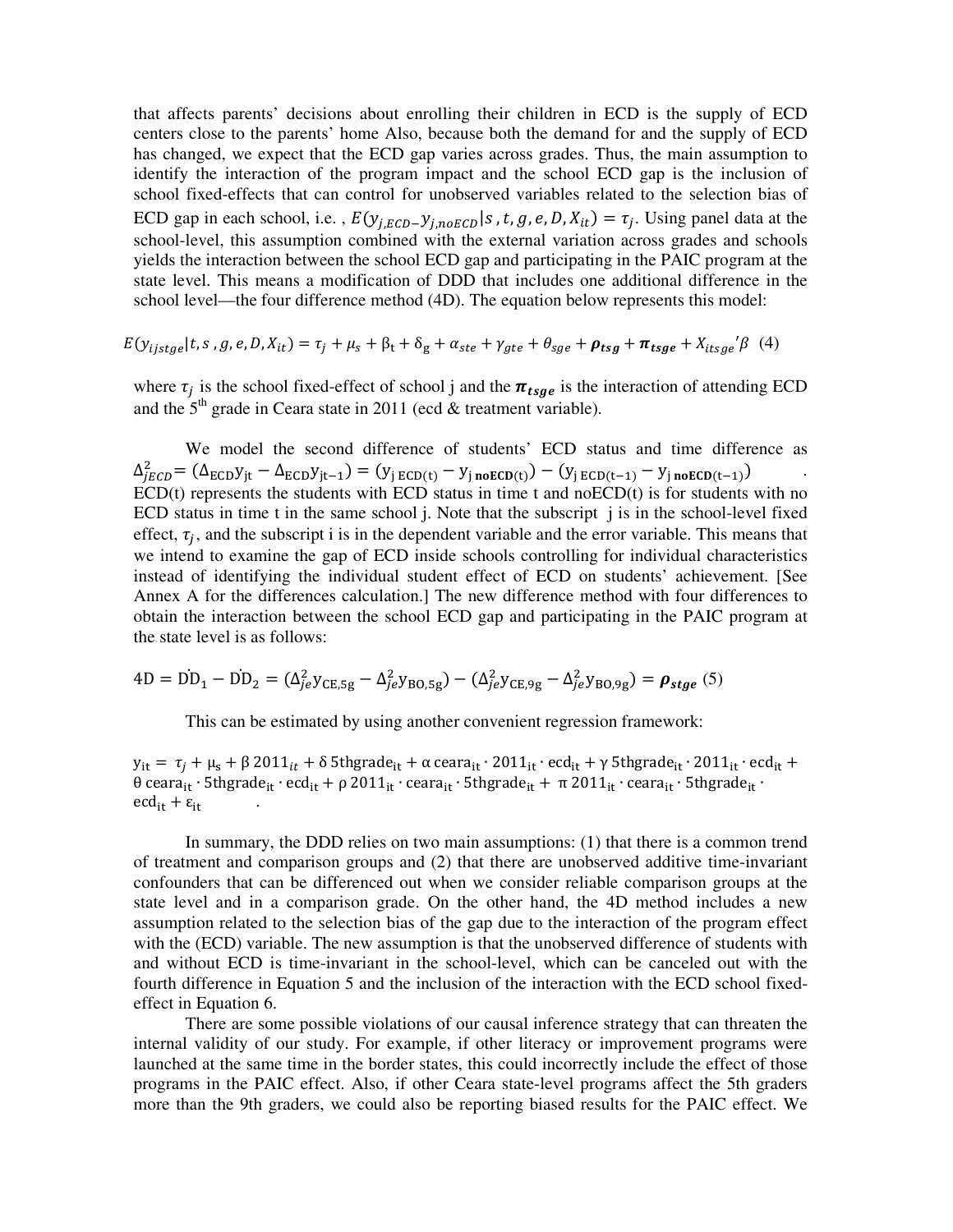can solve this by controlling for grade effect. If there are students in the 5th grade in 2011 that had not attended the three years of the PAIC program implementation because they had migrated or had failed to pass into 5th grade in 2010, this also could bias our results. Another possible violation is that the PAIC program was not implemented in the same way in all municipal schools. Finally, the challenge of selection bias raised by the inclusion of the interaction of ECD and the PAIC can likely not be overcome differencing out the school fixedeffect. This selection bias can be associated to unmotivated parents that do not enroll their children in ECD centers, so the estimated interaction leads to an upper bound estimate of the program impact.

 A usual challenge raised when we estimate the effect of a program in a classical regression using multi-level data is that the estimate of the standard errors is biased. For instance, the likely heterocedasticity yielded by the school clusters of students' achievement affect the classical standard error estimate.. In addition, since we are working with information in a panel format we can expect a significant serial correlation. Following the strategy suggested in Angrist et al, 2008, we considered the school clusters to estimate the standard error due to the presumable heterocedasticity and serial correlation.

#### **5. Results**

This section presents the results of regression estimates based on the various empirical strategies discussed above. Table 3 shows estimates using the DDD model with state fixedeffect of the impact of the PAIC program in Ceara on  $5<sup>th</sup>$  grade students' achievement compared with the achievement of  $5<sup>th</sup>$  graders in bordering states and 9<sup>th</sup> graders in the same schools in Ceara. The model also includes students' and teachers' covariates. Further, we presented the results for different groups of students that did and did not attend ECD centers before entering primary schools. Quantile regressions estimates are presented in Tables 4 and in Figure 5.

The PAIC program effect is estimated to increase Ceara's  $5<sup>th</sup>$  graders' test scores by approximately 0.09 standard deviations (thereafter SDs) in Portuguese between 2007 and 2011 when using the DDD approach. The estimated effect of PAIC on math is a much higher, 0.17 SDs. The effect is shown by the coefficient of the interaction between the ceara, 5th grade and 2011 variables in Columns 1 and 6 in Table 3. All the estimates of PAIC effects seem to be sensitive to controls for student, and teacher covariates. The specification in columns 2 and 3 controlling for students, and students and teachers covariates produce a slightly smaller estimate for the PAIC effect on Portuguese scores (0.72 SDs). There was a significant decrease in the estimated effect of PAIC on math scores in column 7 and 8, but this effect on math scores remains higher than the effect on Portuguese scores (0.14 SDs). The average program impacts in all these controlled models are statistically significant at the 99 percent confidence level.

Although the impact of the PAIC program may be misestimated using the DDD method even when controlling for important student, teacher, and classroom variables because some students attended ECD before entering primary school and others did not, when we make separate estimates of the PAIC effect on students with ECD and without ECD, the results are similar to those for the total set of students. The 0.08 estimates in columns 4 and 9 for 196 thousand ECD students are similar to those for the 78 thousand No ECD students in columns 5 and 10. This likely means that the PAIC program had a statistically significant positive effect that was not able to reduce the gap between students that attended and did not attend ECD centers.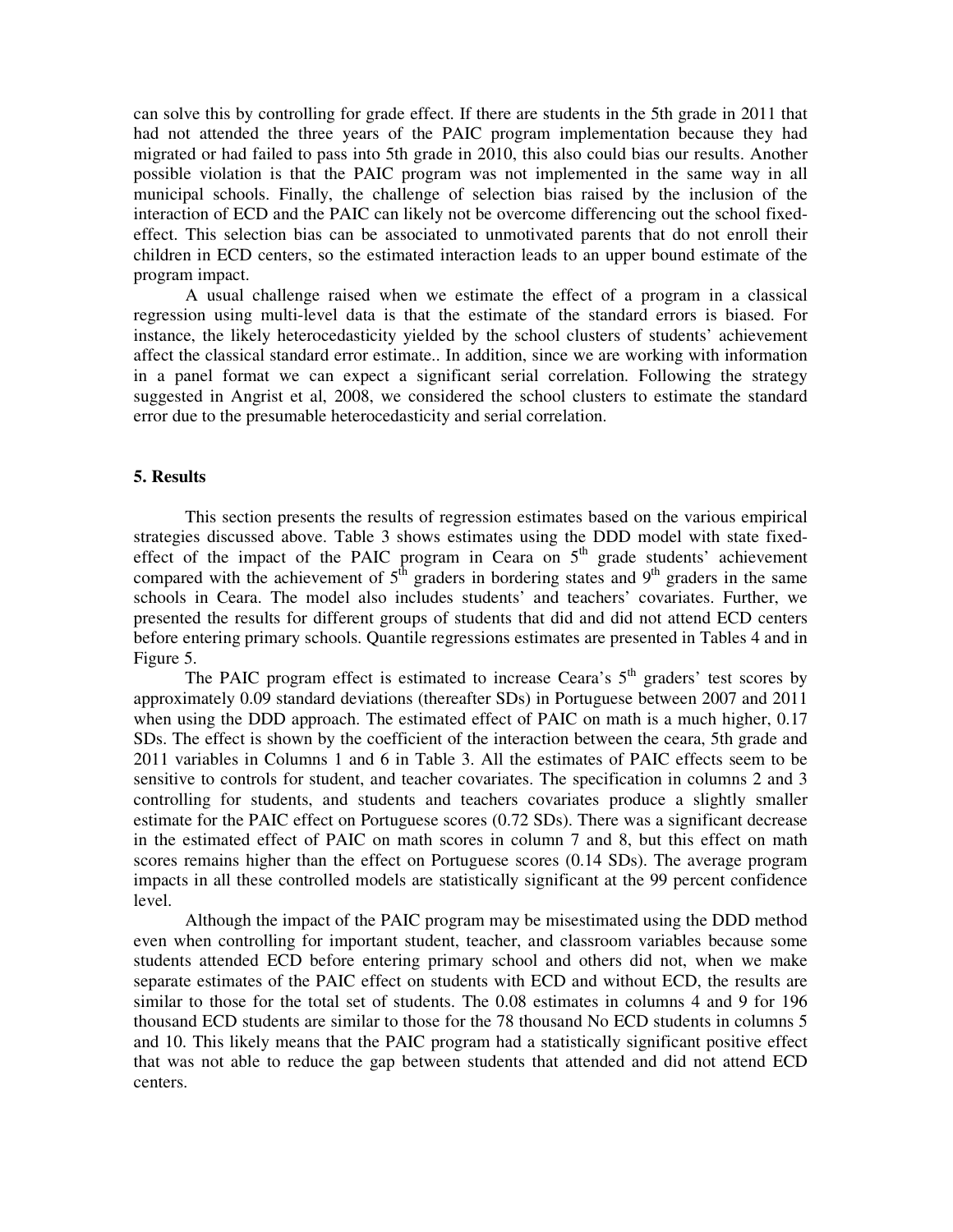The other coefficients of interactions reported in the remaining lines are related to the specific interaction of ceara and  $5<sup>th</sup>$  grade effects that are common across years 2009 and 2011 (line 2, -0.01 to 0.07 SDs), the effects of ceara and year 2011 that are common across  $5<sup>th</sup>$  and 9<sup>th</sup> grades groups (line 3, 0.10 to 0.15 SDs), and year 2011and 5th grade effects that are common across states (line 4, 0.01 to 0.22 SDs). The most interesting results are the significant variation in each model specification, which means the interactions in each model have distinct effects given the role of each variable. Also, the table reports the ceara state-level fixed effects (line 5,  $-0.25$  to  $-0.08$  SDs), a dummy for the  $5<sup>th</sup>$  grade effect (line 6,  $-1.1$  to  $-1.5$  SDs), and year 2011 time trend (line 7, 0.09 to 0.25 SDs).

| Dependent variable:                                |               |                | Portuguese    |               |                | Math           |                |                |               |               |  |  |  |  |
|----------------------------------------------------|---------------|----------------|---------------|---------------|----------------|----------------|----------------|----------------|---------------|---------------|--|--|--|--|
|                                                    | (1)           | (2)            | (3)           | (4)           | (5)            | (6)            | (7)            | (8)            | (9)           | (10)          |  |  |  |  |
| Ceara $\times$ 5 <sup>th</sup> grade $\times$ 2011 | 0.096         | 0.072          | 0.079         | 0.074         | 0.080          | 0.179          | 0.146          | 0.143          | 0.143         | 0.120         |  |  |  |  |
|                                                    | $[0.025]$ *** | $[0.024]$ **   | $[0.024]$ *** | $[0.026]$ *** | $[0.0351]$ *** | $[0.0315]$ *** | $[0.0324]$ *** | $[0.0312]$ *** | $[0.0327]***$ | $[0.0465]$ ** |  |  |  |  |
| Ceara $\times$ 5 <sup>th</sup> grade               | 0.013         | 0.020          | 0.004         | 0.005         | 0.035          | $-0.013$       | 0.003          | 0.008          | 0.000         | 0.076         |  |  |  |  |
|                                                    | $[0.019]$ *** | [0.0170]       | $[0.017]***$  | [0.018]       | [0.023]        | [0.023]        | [0.023]        | [0.022]        | $[0.024]$ **  | $[0.03]$ **   |  |  |  |  |
| Ceara $\times$ 2011                                | 0.101         | 0.124          | 0.118         | 0.100         | 0.137          | 0.100          | 0.123          | 0.139          | 0.125         | 0.159         |  |  |  |  |
|                                                    | [0.021]       | $[0.019]$ ***  | $[0.019]$ *** | $[0.020]$ *** | $[0.03]$ ***   | $[0.026]$ ***  | $[0.027]***$   | $[0.026]$ ***  | $[0.027]$ *** | $[0.04]$ ***  |  |  |  |  |
| $5th$ grade $\times$ 2011                          | 0.068         | $-0.091$       | $-0.101$      | $-0.108$      | $-0.108$       | 0.111          | 0.043          | 0.051          | 0.042         | 0.038         |  |  |  |  |
|                                                    | $[0.016]$ *** | $[0.015]$ ***  | $[0.016]$ *** | $[0.017]$ *** | $[0.022]$ ***  | $[0.019]$ ***  | $[0.02]$ **    | $[0.02]$ ***   | [0.021]       | [0.029]       |  |  |  |  |
| Ceara                                              | $-0.089$      | $-0.111$       | $-0.099$      | $-0.091$      | $-0.120$       | $-0.171$       | $-0.206$       | $-0.212$       | $-0.202$      | $-0.251$      |  |  |  |  |
|                                                    | $[0.041]$ **  | $[0.035]^{**}$ | $[0.033]$ *** | $[0.035]$ **  | $[0.035]$ *    | $[0.043]$ ***  | $[0.04]*$      | $[0.036]$ ***  | $[0.038]$ *** | $[0.037]$ *   |  |  |  |  |
| $5th$ grade                                        | $-1.206$      | $-1.478$       | $-1.458$      | $-1.486$      | $-1.333$       | $-1.111$       | $-1.547$       | $-1.519$       | $-1.542$      | $-1.361$      |  |  |  |  |
|                                                    | $[0.012]$ *** | $[0.013]$ ***  | $[0.013]$ *** | $[0.014]$ *** | $[0.017]***$   | $[0.016]$ ***  | $[0.019]$ ***  | $[0.018]$ ***  | $[0.019]$ *** | $[0.024]$ *** |  |  |  |  |
| 2011                                               | 0.099         | 0.249          | 0.246         | 0.255         | 0.217          | 0.136          | 0.193          | 0.177          | 0.190         | 0.144         |  |  |  |  |
|                                                    | $[0.013]***$  | $[0.013]$ ***  | $[0.013]$ *** | $[0.014]$ *** | $[0.02]$ ***   | $[0.016]$ ***  | $[0.017]***$   | $[0.016]$ ***  | $[0.017]***$  | $[0.026]$ *** |  |  |  |  |
|                                                    |               |                |               |               |                |                |                |                |               |               |  |  |  |  |
| Student characteristics                            | No            | Yes            | Yes           | Yes           | Yes            | No             | Yes            | Yes            | Yes           | Yes           |  |  |  |  |
| Teacher characteristics                            | No            | No             | Yes           | Yes           | Yes            | No             | No             | Yes            | Yes           | No            |  |  |  |  |
| State fixed-effects                                | Yes           | Yes            | Yes           | Yes           | Yes            | Yes            | Yes            | Yes            | Yes           | Yes           |  |  |  |  |
| Sample                                             | Complete      | Complete       | Complete      | <b>ECD</b>    | No ECD         | Complete       | Complete       | Complete       | <b>ECD</b>    | No ECD        |  |  |  |  |
|                                                    |               |                |               | students      | students       |                |                |                | students      | students      |  |  |  |  |
| R-squared                                          | 0.349         | 0.396          | 0.398         | 0.394         | 0.372          | 0.285          | 0.322          | 0.323          | 0.315         | 0.302         |  |  |  |  |
| Observations                                       | 274,845       | 274,845        | 274,845       | 192,113       | 74,234         | 181,806        | 181,806        | 181,806        | 134,810       | 46,954        |  |  |  |  |

**Table 3: Estimates of the DDD state-level fixed-effect model** 

 Considering that the program was designed mainly to promote and assure the literacy skills for the early graders, the greater effect of Math in relation to Portuguese rise doubts about if identification strategy was able to measure the impact of PAIC. As mentioned before, the PAIC program is not only a literacy intervention but a set of actions that support improvements in students' achievement and a significant change in school operation, such as the ongoing monitoring and the focus on the achievement of clear goals. But we still can associate it with (i) a difference in the trajectory of both exams prior to the program, (ii) the difference in the design of the scale of the exam, and (iii) to difference in content responsiveness to external interventions.

The distribution of the PAIC effect can be estimated in a quantile DDD state-level fixed-effect presented in Table 4 and in Figure 5. The results show a lower effect for the 0.10 and 0.30 quantiles (0.06 to 0.12 SDs) and a greater effect for the 0.50 , 0.70, and 0.90 quantiles (0.14 -to. 0.17 SDs) in Portuguese results. The effect is similar in the math models results, a lower effect for the 0.10 and 0.30 quantiles (0.17 to 0.18 SDs) and a greater effect for the 0.50 , 0.70, and 0.90 quantiles (0.21 to 0.25 SDs). In other words, lower achievers benefit less from the PAIC intervention than median and higher level students in both the Portuguese and math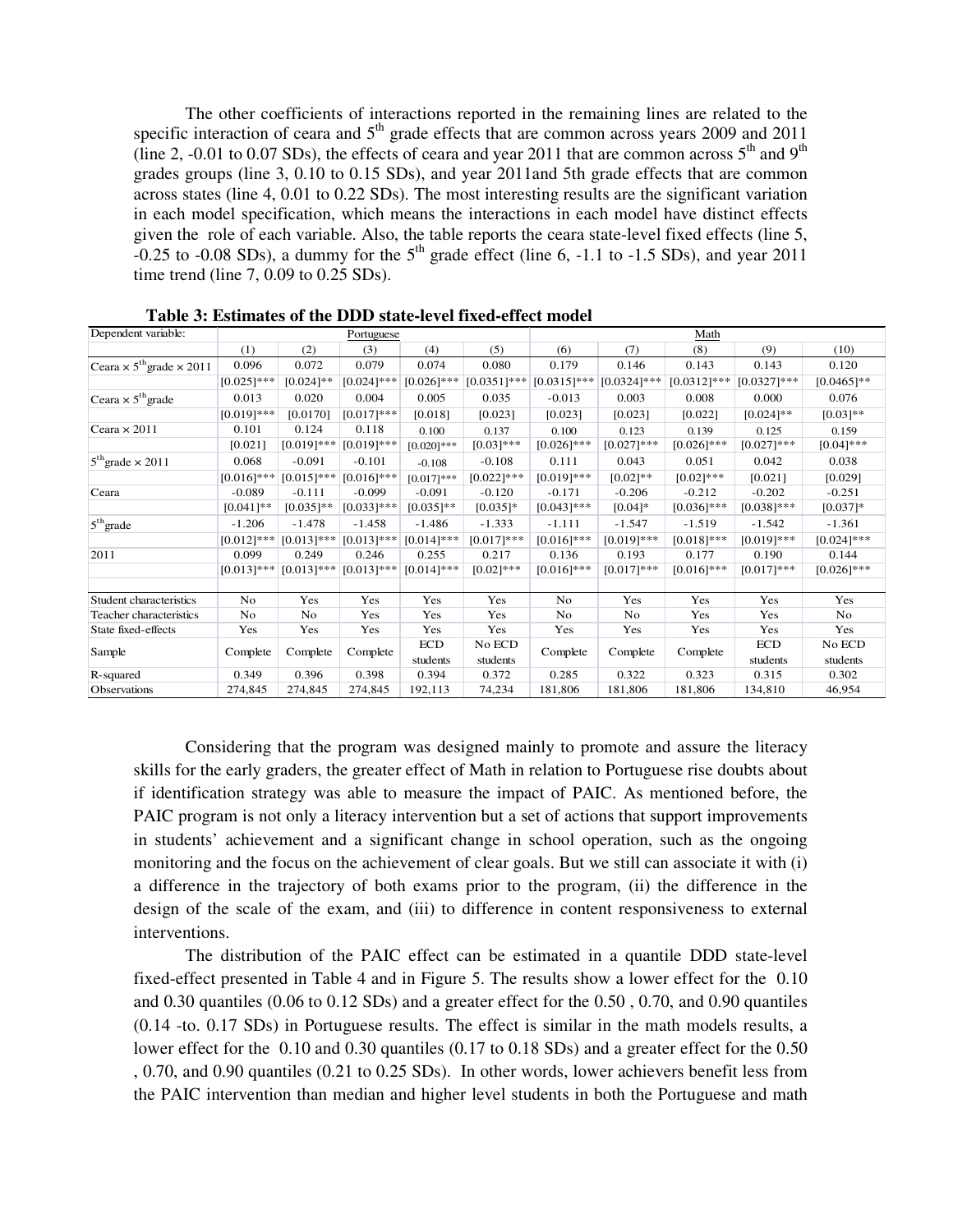exams. Despite the effectiveness of the PAIC in improving the achievement of the entire range of students, the quantile results shows that the literacy program fails to reduce the test score gap between initially lower and higher scoring students.

| Portuguese                                         | Quantile 0.1 |                  | Quantile 0.3     |                  | Quantile 0.5     |                 | Quantile 0.7     |                 |              |                  | Quantile 0.9    |  | <b>OLS</b>       |                 |  |
|----------------------------------------------------|--------------|------------------|------------------|------------------|------------------|-----------------|------------------|-----------------|--------------|------------------|-----------------|--|------------------|-----------------|--|
|                                                    | Coef.        | S.E.             | Coef.            | S.E.             | Coef.            | S.E.            | Coef.            | S.E.            |              | Coef.            | S.E.            |  | Coef.            | S.E.            |  |
| Ceara $\times$ 5 <sup>th</sup> grade $\times$ 2011 |              | $0.067$ [0.022]  |                  | $0.129$ [0.020]  |                  | $0.178$ [0.019] |                  | $0.166$ [0.022] |              |                  | $0.148$ [0.032] |  |                  | 0.096 0.026     |  |
| Ceara $\times$ 5 <sup>th</sup> grade               |              | $-0.040$ [0.013] |                  | $-0.027$ [0.012] |                  | $0.000$ [0.012] |                  | $0.043$ [0.013] |              |                  | $0.108$ [0.019] |  |                  | $0.014$ [0.019] |  |
| Ceara $\times$ 2011                                |              | $0.084$ [0.017]  |                  | 0.115 0.015      |                  | 0.125 0.015     |                  | $0.141$ [0.017] |              |                  | $0.117$ [0.024] |  | 0.100   [0.021]  |                 |  |
| $5^{\text{th}}$ grade × 2011                       |              | $0.030$ [0.015]  |                  | $0.010$ [0.014]  |                  | $0.044$ [0.013] |                  | $0.126$ [0.015] |              |                  | $0.228$ [0.022] |  |                  | $0.071$ [0.016] |  |
| Ceara                                              |              | $-0.082$ [0.013] | $-0.097$ [0.012] |                  | $-0.099$ [0.012] |                 | $-0.109$ [0.013] |                 |              | $-0.147$ [0.019] |                 |  | $-0.089$ [0.041] |                 |  |
| $5th$ grade                                        |              | $0.112$ [0.009]  | $-0.019$ [0.008] |                  | $-0.106$ [0.008] |                 | $-0.153$ [0.009] |                 |              | $-0.123 0.013 $  |                 |  | $-1.211$ [0.013] |                 |  |
| 2011                                               |              | $0.111$ [0.012]  |                  | $0.121$ [0.010]  |                  | 0.129 0.010     |                  | 0.119[0.011]    |              |                  | $0.129$ [0.016] |  |                  | 0.100   [0.013] |  |
|                                                    |              |                  |                  |                  |                  |                 |                  |                 |              |                  |                 |  |                  |                 |  |
| Math                                               |              | Quantile 0.1     | Quantile 0.3     |                  | Quantile 0.5     |                 | Quantile 0.7     |                 | Quantile 0.9 |                  |                 |  | <b>OLS</b>       |                 |  |
|                                                    | Coef.        | S.E.             | Coef.            | S.E.             | Coef.            | S.E.            | Coef.            | S.E.            |              | Coef.            | S.E.            |  | Coef.            | S.E.            |  |
| Ceara $\times$ 5 <sup>th</sup> grade $\times$ 2011 |              | $0.177$ [0.024]  |                  | $0.187$ [0.022]  |                  | $0.211$ [0.021] |                  | $0.234$ [0.026] |              |                  | $0.259$ [0.038] |  |                  | $0.179$ [0.032] |  |
| Ceara $\times$ 5 <sup>th</sup> grade               |              | $-0.040$ [0.017] |                  | $-0.020$ [0.016] | $-0.013$ [0.015] |                 | $-0.002$ [0.019] |                 |              |                  | $0.015$ [0.027] |  | $-0.013$ [0.023] |                 |  |
| Ceara $\times$ 2011                                |              | $0.020$ [0.018]  |                  | $0.077$ [0.017]  |                  | $0.120$ [0.017] |                  | $0.169$ [0.02]  |              |                  | 0.190 0.029     |  |                  | $0.100$ [0.026] |  |
| $5^{\text{th}}$ grade $\times 2011$                |              | $0.229$ [0.016]  |                  | $0.123$ [0.015]  |                  | $0.075$ [0.015] |                  | $0.042$ [0.018] |              |                  | $0.129$ [0.026] |  |                  | $0.111$ [0.019] |  |
| Ceara                                              |              | $-0.129$ [0.016] | $-0.171$ [0.016] |                  | $-0.184$ [0.015] |                 | $-0.206$ [0.018] |                 |              | $-0.270$ [0.026] |                 |  | $-0.171$ [0.043] |                 |  |
| 5 <sup>th</sup> grade                              |              | $-0.088$ [0.012] | $-0.144$ [0.011] |                  | $-0.175$ [0.010] |                 | $-0.170$ [0.013] |                 |              | $-0.173$ [0.018] |                 |  | $-1.111$ [0.016] |                 |  |
| 2011                                               |              | $0.015$ [0.012]  |                  | $0.117$ [0.012]  |                  | 0.166 0.011     |                  | 0.236 0.014]    |              |                  | $0.264$ [0.020] |  |                  | 0.136 0.016     |  |

**Table 4: Estimates of the Quantile DDD state-level fixed-effect model** 

**Figure 5: Distribution of Estimates of the Quantile DDD state-level fixed-effect model** 



*Robustness checks* 

In the tables that follow we carry out robustness checks on our results based on some strategic changes in the specifications of the model. We address questions about the identification strategy of the effect of the PAIC on  $5<sup>th</sup>$  grade achievement in Ceara. Table 5 reports the impact estimates of the PAIC program conditioning on the interaction between the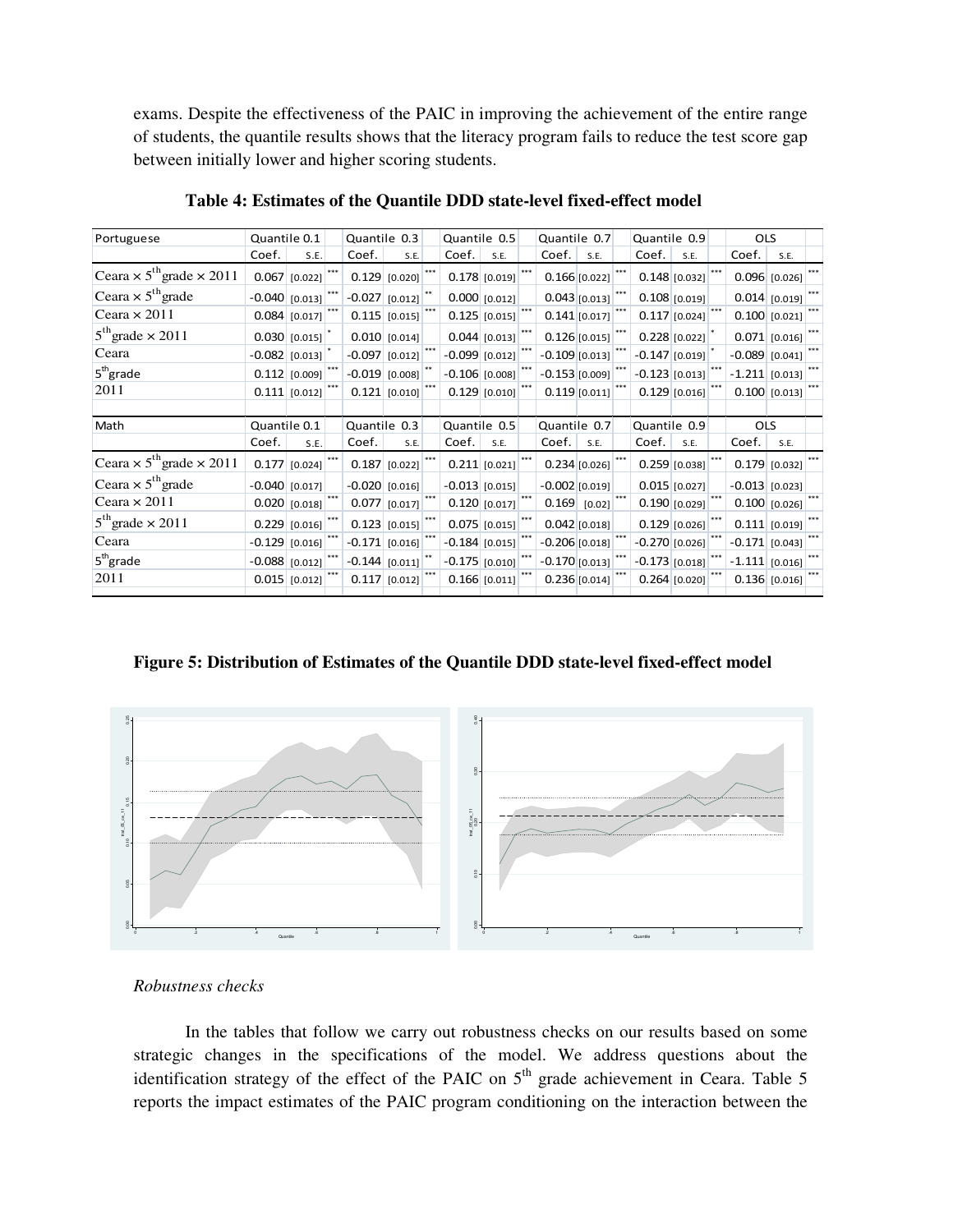literacy program and the ECD gap of students at the same school and grade, as proposed in Equations 4 and 5 in the methodology section. Table 6 shows the DDD estimates with state panel data for SAEB and *Prova Brasil* that allow us to run a panel fixed-effect (1995 – 2011), controlling for new model specifications: (i) adding four other northeast states in the control group (Sergipe, Alagoas, Bahia, Maranhão), (ii) considering post-2009 as the first year of the program effect, and (iii) including a trend effect.

Table 5 shows the estimated results of the interaction of the PAIC program and the school ECD gap. The ECD gap does not seem to be an important determinant of tPAIC effectiveness. We can infer that the PAIC effect changes significantly when we control for student, teacher, and classroom characteristics, because the effect in the Portuguese results of 0.21 SD in column 1 is reduced to 0.11 SDs in column 2. The reduction in math effects from 0.30 SDs to 0.27 SDs given the change in the specification to a controlled model is smaller. The coefficients of the interaction components that included ECD characteristics change significantly, and the new coefficient of the intersection of ECD and the interaction of the variable that reflect the PAIC program is significant and negative. This means that the ECD gap has a significant influence on the effect of the program, but the effect on the achievement gap – as expected—is associated with characteristics of students and schools and it has not clearly influenced the PAIC effect.

| Dependent variable:                                  |                | Portuguese    | <b>Math</b>   |               |  |  |
|------------------------------------------------------|----------------|---------------|---------------|---------------|--|--|
|                                                      | (1)            | (2)           | (3)           | (4)           |  |  |
| Ceara $\times$ 5 <sup>th</sup> grade $\times$ 2011   | 0.212          | 0.113         | 0.303         | 0.275         |  |  |
|                                                      | $[0.02]$ ***   | $[0.020]$ *** | $[0.025]$ *** | $[0.024]$ *** |  |  |
| $ECD \times Ceara \times 5^{th}$ grade               | 0.197          | 0.204         | 0.204         | 0.198         |  |  |
|                                                      | $[0.015]$ ***  | $[0.014]***$  | $[0.019]***$  | $[0.018]***$  |  |  |
| $ECD \times Ceara \times 2011$                       | 0.140          | 0.109         | 0.126         | 0.100         |  |  |
|                                                      | $[0.01]***$    | $[0.009]$ *** | $[0.013]***$  | $[0.013]***$  |  |  |
| $ECD \times 5^{th}$ grade $\times 2011$              | 0.179          | 0.015         | 0.215         | 0.123         |  |  |
|                                                      | $[0.011]$ ***  | [0.010]       | $[0.007]***$  | $[0.013]***$  |  |  |
| $ECD \times Ceara \times 5^{th}$ grade $\times 2011$ | $-0.299$       | $-0.187$      | $-0.315$      | $-0.253$      |  |  |
|                                                      | $[0.026]$ ***  | $[0.025]$ *** | $[0.029]$ *** | $[0.028]$ *** |  |  |
| Ceara                                                | $-0.958$       | $-0.926$      | $-0.536$      | $-0.057$      |  |  |
|                                                      | $[0.007]***$   | $[0.009]***$  | $[0.007]***$  | $[0.013]***$  |  |  |
| $5th$ grade                                          | $-1.256$       | $-1.505$      | $-1.142$      | $-1.531$      |  |  |
|                                                      | $[0.008]$ ***  | $[0.009]$ *** | $[0.01]***$   | $[0.012]$ *** |  |  |
| 2011                                                 | 0.057          | 0.187         | 0.098         | 0.159         |  |  |
|                                                      | $[0.009]***$   | $[0.009]***$  | $[0.011]***$  | $[0.012]$ *** |  |  |
|                                                      |                |               |               |               |  |  |
| Student characteristics                              | N <sub>o</sub> | Yes           | No            | Yes           |  |  |
| Teacher characteristics                              | N <sub>o</sub> | Yes           | No            | Yes           |  |  |
| School fixed-effects                                 | Yes            | Yes           | Yes           | Yes           |  |  |
| Sample                                               | Complete       | Complete      | Complete      | Complete      |  |  |
| R-squared                                            | 0.399          | 0.437         | 0.349         | 0.378         |  |  |
| Observations                                         | 275,072        | 275,072       | 181,806       | 181,806       |  |  |

**Table 5: Estimates of 4D model for ECD interaction in a school-level fixed-effect** 

Combining the SAEB and *Prova Brasil* datasets, we created a state panel data with more than seven year-waves of observations of SAEB and the 2009 wave of *Prova Brasil*. This has the advantage of allowing us to run a fixed-effect panel regression for 9 states and 10 years, but has the drawback of not having schools fixed-effect and controls for students, teachers, and classroom characteristics. Column 1 and 5 in Table 6 brings the simple model specification that we presented in the prior table with the interaction components and the state, grade, and time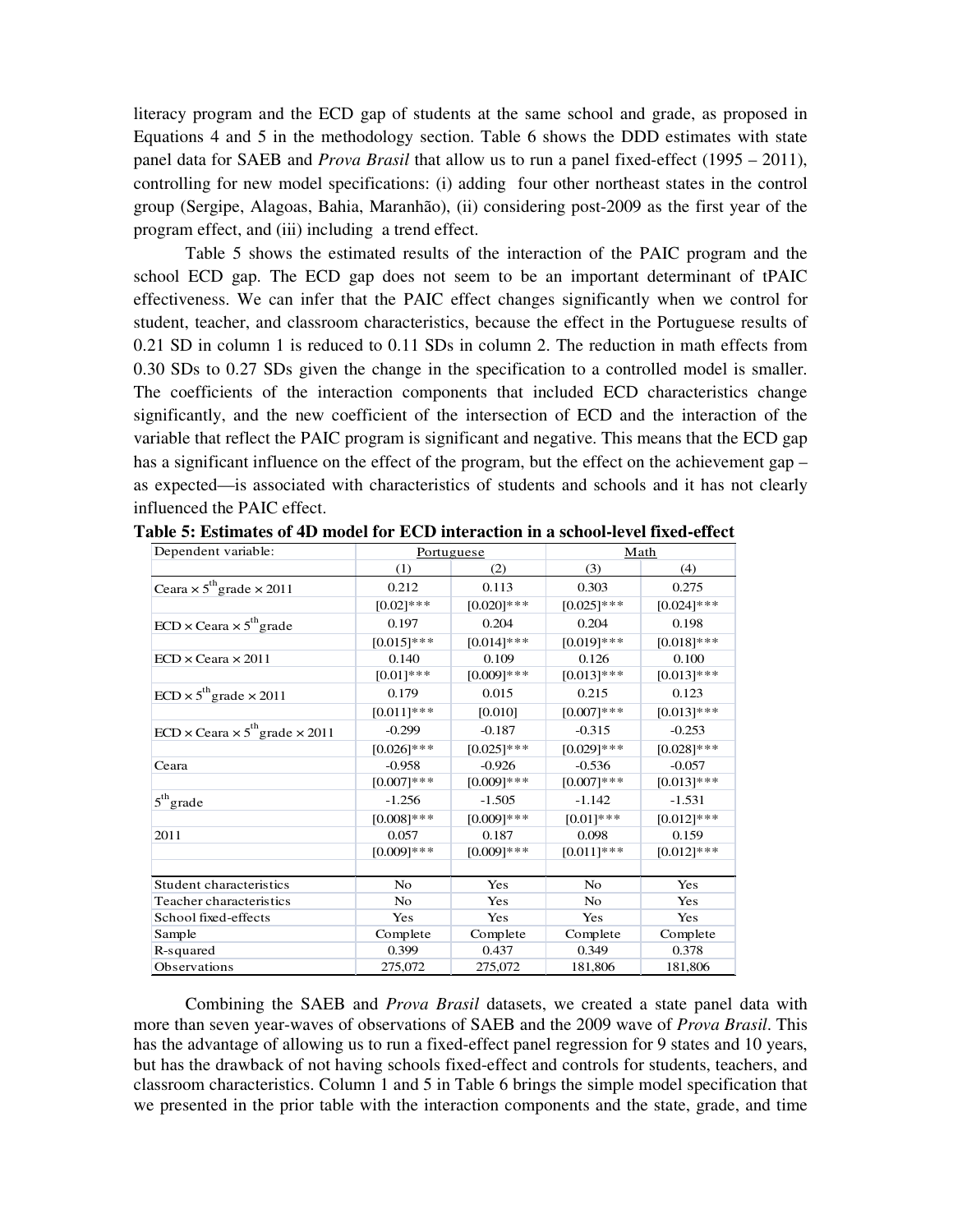fixed effect. The results for Portuguese are not statistically significant but quite similar to most we observed up to now (0.07 SDs), and the estimate for math is much smaller than what we have seen so far (0.04 SDs). The coefficients of the model adding the other Northeast states in the control group are reported in columns 2 and 6. The results are significant and smaller for Portuguese (0.02 SDs) and math (0.09 SDs). The results considering the post 2009 as the first year of the program effect and including a trend effect in columns 3, 4, 7,and 8, are not statistically significant. This means that there was no effect on students with just one year of program and the program effect is not observed when we insert the trend effect. In summary, the robustness check has highlighted the sensitivity of the identification strategies for changes in the model specification.

| Dependent variable:                                    |                |                | Portuguese    |                | Math          |                |                |                |  |  |  |
|--------------------------------------------------------|----------------|----------------|---------------|----------------|---------------|----------------|----------------|----------------|--|--|--|
|                                                        | (1)            | (2)            | (3)           | (4)            | (5)           | (6)            | (7)            | (8)            |  |  |  |
| Ceara $\times$ 5 <sup>th</sup> grade $\times$ 2011     | 0.074          | 0.028          |               | 0.032          | 0.040         | 0.093          |                | $-0.255$       |  |  |  |
|                                                        | [0.049]        | $[0.049]$ **   |               | [0.0489]       | [0.048]       | $[0.0419]*$    |                | [0.0233]       |  |  |  |
| Ceara $\times$ 5 <sup>th</sup> grade $\times$ Post2009 |                |                | 0.042         |                |               |                | 0.036          |                |  |  |  |
|                                                        |                |                | [0.0489]      |                |               |                | [0.0419]       |                |  |  |  |
| Ceara $\times$ 5 <sup>th</sup> grade                   | 0.017          | 0.029          | 0.051         | 0.044          | 0.071         | 0.054          | 0.064          | 0.142          |  |  |  |
|                                                        | [0.048]        | [0.048]        | [0.048]       | [0.048]        | [0.048]       | [0.063]        | [0.063]        | [0.067]        |  |  |  |
| Ceara $\times$ 2011 or Post2009                        | 0.043          | 0.016          | 0.014         | 0.008          | 0.035         | 0.090          | 0.026          | 0.384          |  |  |  |
|                                                        | $[0.019]*$     | $[0.019]***$   | $[0.019]***$  | $[0.019]***$   | [0.019]       | $[0.027]**$    | $[0.027]***$   | $[0.01]$ ***   |  |  |  |
| $5^{\text{th}}$ grade $\times$ 2011 or Post2009        | 0.126          | 0.028          | 0.042         | 0.031          | 0.040         | 0.036          | 0.036          | 0.380          |  |  |  |
|                                                        | $[0.049]*$     | $[0.049]$ ***  | $[0.049]**$   | $[0.049]$ ***  | $[0.049]*$    | [0.042]        | $[0.042]$ **   | $[0.025]$ ***  |  |  |  |
| Ceara                                                  | 0.118          | 0.016          | 0.026         | 0.023          | 0.032         | $-0.086$       | 0.029          | $-0.186$       |  |  |  |
|                                                        | $[0.026]$ **   | $[0.026]$ ***  | $[0.026]$ *   | $[0.026]$ **   | $[0.026]$ *** | $[0.037]*$     | $[0.037]**$    | $[0.028]$ *    |  |  |  |
| $5th$ grade                                            | $-1.051$       | 0.029          | 0.051         | 0.044          | 0.071         | $-0.815$       | 0.064          | $-0.899$       |  |  |  |
|                                                        | $[0.048]$ ***  | $[0.048]$ ***  | $[0.048]$ *** | $[0.048]$ ***  | $[0.048]$ *** | $[0.063]$ ***  | $[0.063]$ ***  | $[0.068]$ ***  |  |  |  |
| 2011                                                   | 0.144          | 0.016          | 0.014         | 0.003          | 0.035         | 0.322          | 0.026          | 0.010          |  |  |  |
|                                                        | $[0.019]$ ***  | $[0.019]***$   | $[0.019]$ *** | $[0.019]***$   | $[0.019]***$  | $[0.027]***$   | $[0.027]***$   | $[0.003]***$   |  |  |  |
|                                                        |                |                |               |                |               |                |                |                |  |  |  |
| Borders states                                         | Yes            | N <sub>o</sub> | Yes           | Yes            | Yes           | N <sub>0</sub> | Yes            | Yes            |  |  |  |
| Northeast states                                       | N <sub>0</sub> | Yes            | No            | N <sub>0</sub> | No            | Yes            | N <sub>0</sub> | N <sub>o</sub> |  |  |  |
| State fixed effects                                    | <b>Yes</b>     | Yes            | Yes           | Yes            | Yes           | <b>Yes</b>     | Yes            | Yes            |  |  |  |
| Post 2009 treatment                                    | No             | No             | Yes           | No             | No            | No             | Yes            | No             |  |  |  |
| Trend effect                                           | N <sub>o</sub> | No             | No            | <b>Yes</b>     | No            | No             | No             | Yes            |  |  |  |
| R-squared                                              | 0.336          | 0.335          | 0.344         | 0.333          | 0.2481        | 0.2336         | 0.273          | 0.249          |  |  |  |
| <b>Observations</b>                                    | 68,507         | 68,507         | 68,507        | 68,507         | 68,405        | 68,405         | 68,405         | 68,405         |  |  |  |

**Table 6: Estimates of DDD in the panel of SAEB and PB sample and for Post 2009 treatment and trend effect** 

#### **7. Conclusions**

Early grade literacy interventions have been implemented in developing countries to mitigate the disadvantage faced by children entering primary school with poor or no pre-school education and home environments that do not prepare children academically. The Program at the Right Age (PAIC) of Ceara state in Brazil is a tiered, whole-school early grades literacy intervention combined with financial and bonus reward mechanisms to engage municipal schools to pursue the goal of having all children in the state to be able to read at 7 years old.

We find that this complex and innovative policy results in an average impact on student's achievement of 0.07-0.10 SDs in Portuguese achievement and 0.14-0.17 SDs in math achievement. Lower achievers benefit less from the intervention than median and higher level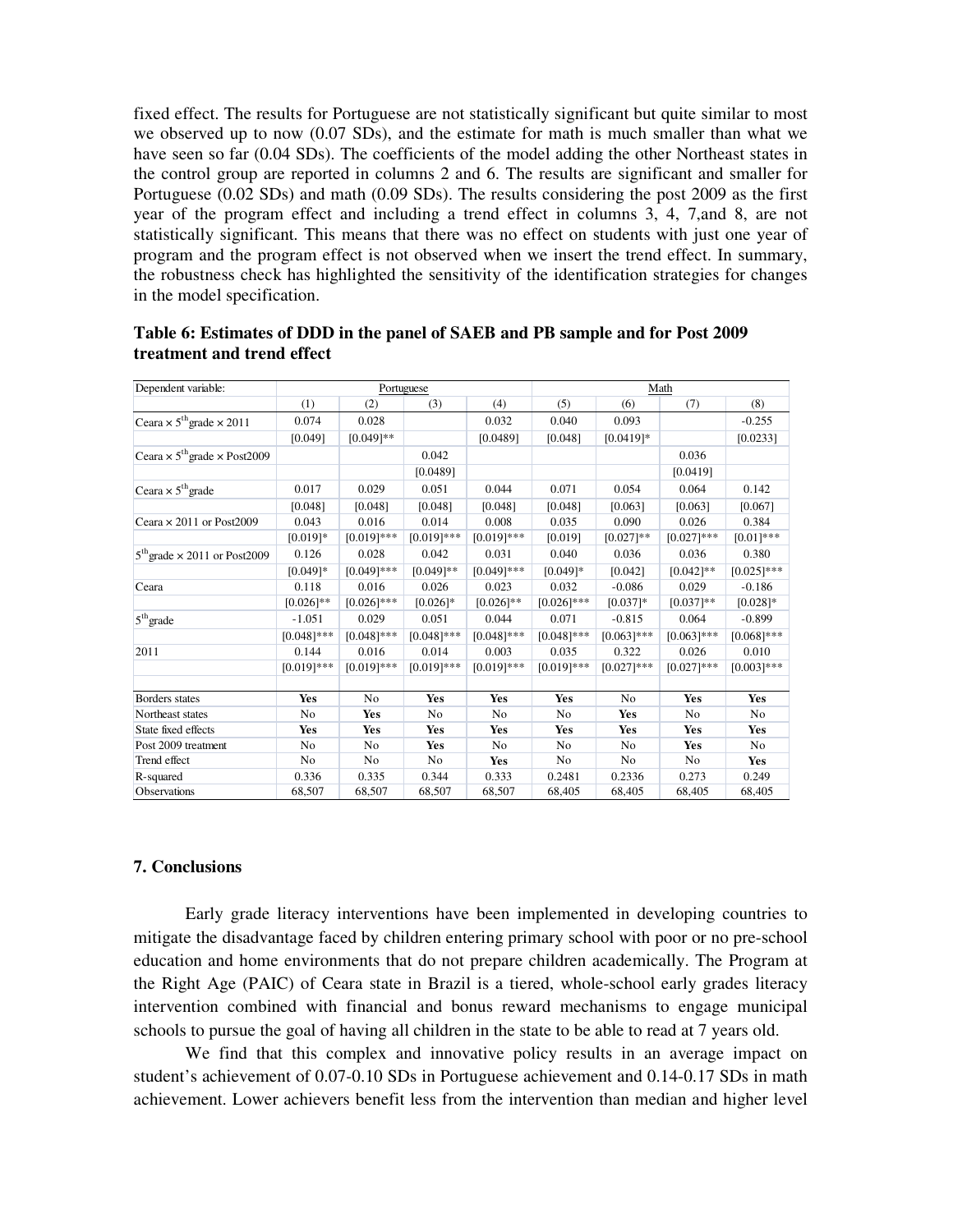students. The interaction of the PAIC program and the school ECD gap seems not to influence the program's effectiveness.

In summary, this early grade intervention has a large impact on improving the average results of students' achievement, but it did not succeed in closing the gap between at-risk students before the gap widens. This gap can be correlated with the lack of attending an ECD center, and the student, teacher, and classroom background characteristics that contribute to limit the educational opportunities for many students.

Despite the measured effect of PAIC, the different design and specific scenario of the Ceara program imply that other early grade literacy interventions should be implemented with caution. In order words, to avoid the mistakes made by literacy programs implemented on a large scale in other countries, the Brazilian Education Department should design rigorous impact evaluations for each state to identify the effectiveness of the PNAIC program in different political and social contexts.

#### **REFERENCES**

ANGRIST, Joshua D.; PISCHKE, Jörn-Steffen. Mostly harmless econometrics: An empiricist's companion. Princeton University Press, 2008.

ASHDOWN, J., & SIMIC, O. (2000). Is early literacy intervention effective for English language learners? Evidence from Reading Recovery. Literacy Teaching and Learning: An International Journal of Early Reading and Writing, 5(1), 27-42.

ALBERNAZ, A. A.; FERREIRA, F. H.G.; FRANCO, C. Qualidade e equidade no ensino fundamental brasileiro. **Pesquisa e Planejamento Econômico**. Rio de Janeiro: IPEA, v. 32, n.3. p. 453-476, dez/2002.

BAKER, S. K., SMOLKOWSKI, K., SMITH, J. M., FIEN, H., KAME'ENUI, E. J., & THOMAS BECK, C. (2011). The impact of Oregon Reading First on student reading outcomes. Elementary School Journal, 112(2), 307-331.

BARROS, R. P. de; HENRIQUES, R.; MENDONÇA, R. 2002. Pelo fim das décadas perdidas: **Educação e desenvolvimento sustentado no Brasil**. Rio de Janeiro: IPEA, texto para discussão n° 857.

BERTRAND, M., DUFLO, E., MULLAINATHAN, E.. "How Much Should We Trust Differences-in-Differences Estimates?" Quarterly Journal of Economics 119 (1): 249–75, 2004.

BIONDI, R. L.; FELÍCIO, F de. Atributos escolares e o desempenho dos estudantes: **uma análise em painel dos dados do Saeb**. Brasília: INEP/MEC p. 19, 2007. (Texto para discussão).

BIONDI, R. L.; VASCONCELLOS, L.; MENEZES-FILHO, N. A. **Avaliando o impacto da Olimpíada Brasileira de Matemática das Escolas Públicas (OBMEP) no desempenho de matemática nas avaliações educacionais.** 2009. p.22. Disponível em: <http://www.eesp.fgv.br/\_upload/seminario/4aeb3227d49f6.pdf >. Acesso em: 10 de novembro de 2010.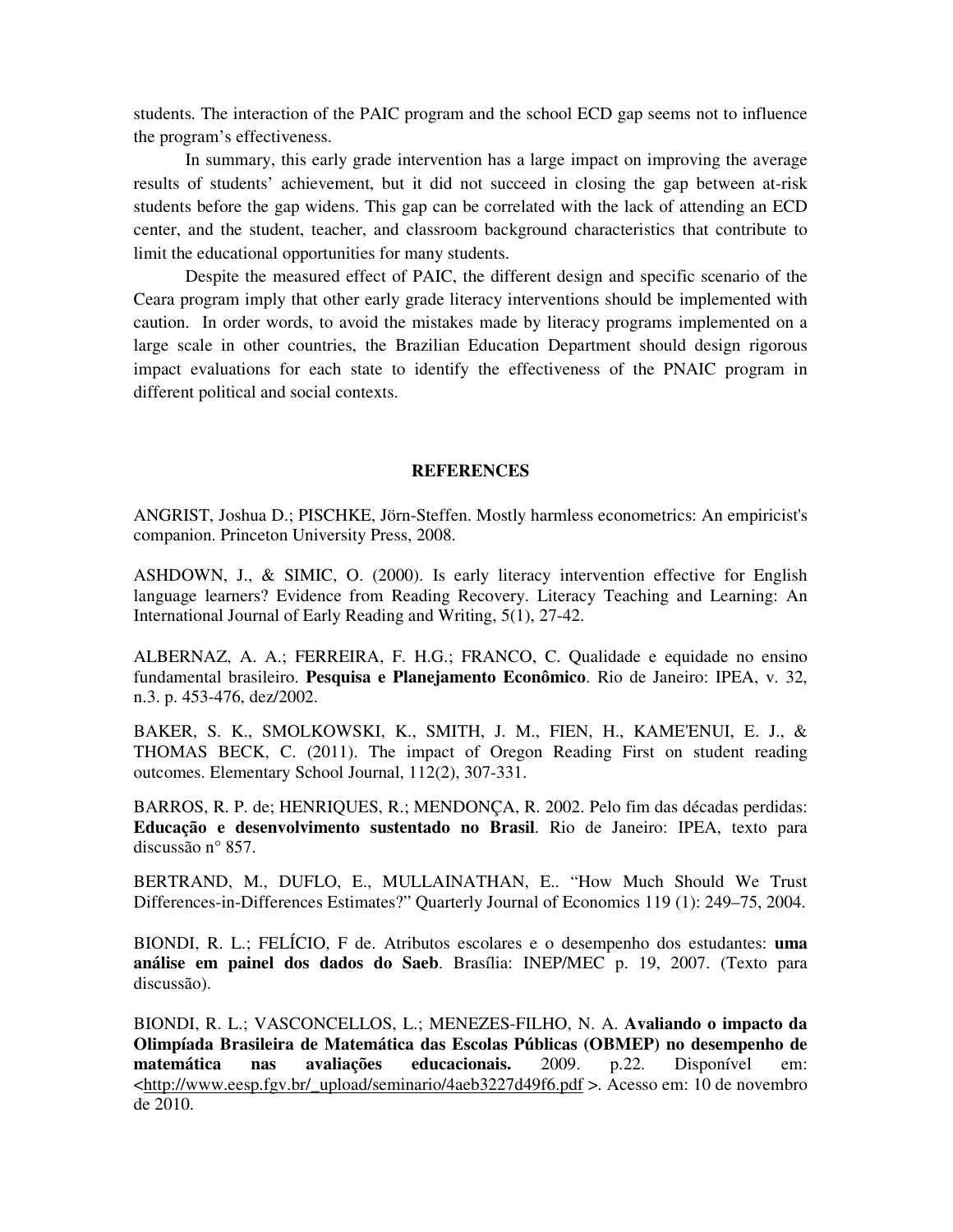BRASIL, Câmara dos Deputados. Relatório Final do Grupo de Trabalho. Alfabetização Infantil: **Novos Caminhos**. Brasília, setembro, 2008.

BRASIL. Constituição da Republica Federativa do Brasil de 1988. Disponível em: http://www.planalto.gov.br/ccivil\_03/constituicao/constitui%C3%A7ao.htm. Acesso em: 12 de setembro de 2010.

CORRIN, W., LINDSAY, J. SOMERS, M. , MYERS, N., MEYERS, C., CONDON, C., SMITH, J.. "Evaluation of the Content Literacy Continuum: Report on Program Impacts, Program Fidelity, and Contrast." (2013).

CHIAPA, C., GARRIDO, J.L., PRINA, S. (2012). The effect of social programs and exposure to professionals on the educational aspirations of the poor. Economics of Education Review, 31(5),778-798.

COSTA, L. O.; LOUREIRO, A. O.; SALES, R. da S. **Uma análise do analfabetismo, fluxo e desempenho dos estudantes do ensino fundamental no estado do Ceará.** Fortaleza: IPECE, ago., 2009. (texto para discussão n. 67). Disponível em: <http://www.ipece.ce.gov.br/publicacoes/textos\_discussao/TD\_67.pdf>. Acesso em: 17 de agosto de 2010.

CHAUDHURY, NAZMUL, AND DILIP PARAJULI. "Conditional Cash Transfers and Female Schooling: The Impact of the Female School Stipend Program on Public School Enrollments in Punjab, Pakistan." Policy Research Working Paper 4102, World Bank, Washington, DC, 2006.

CUNHA, F., HECKMAN. J.. "Investing in Our Young People," NBER Working Paper 16201.In *Childhood Programs and Practices in the First Decade of Life*, edited by Arthur J. Reynolds, Arthur J. Rolnick, Michelle M. Englund, Judy A. Temple. New York: Cambridge University Press, 2010.

DAVIDSON, M., & HOBBS, J. (2012). Delivering reading intervention to the poorest children: The case of Liberia and EGRA-Plus, a primary grade reading assessment and intervention. International Journal of Educational Development.

ELMORE, RICHARD. F.. Getting to scale with good educational practice. Harvard Educational Review, 66(1), 1–26, 1996.

HANUSHEK, E. A. WOESSMANN, L. The Role of Cognitive Skills in Economic Development, 2008.

INEP, Ministério da Educação. **Mapa do Analfabetismo no Brasil**. Brasil, p. 44, 2003, Disponível em: <http://www.inep.gov.br/estatisticas/analfabetismo>. Acesso em: 13 de agosto de 2010.

INEP. Sinopse Estatística da Educação Básica de 2004 a 2008. Mec: Disponível em: http://www.inep.gov.br/basica/censo/escolar/sinopse/ Acesso em: 22/03/2011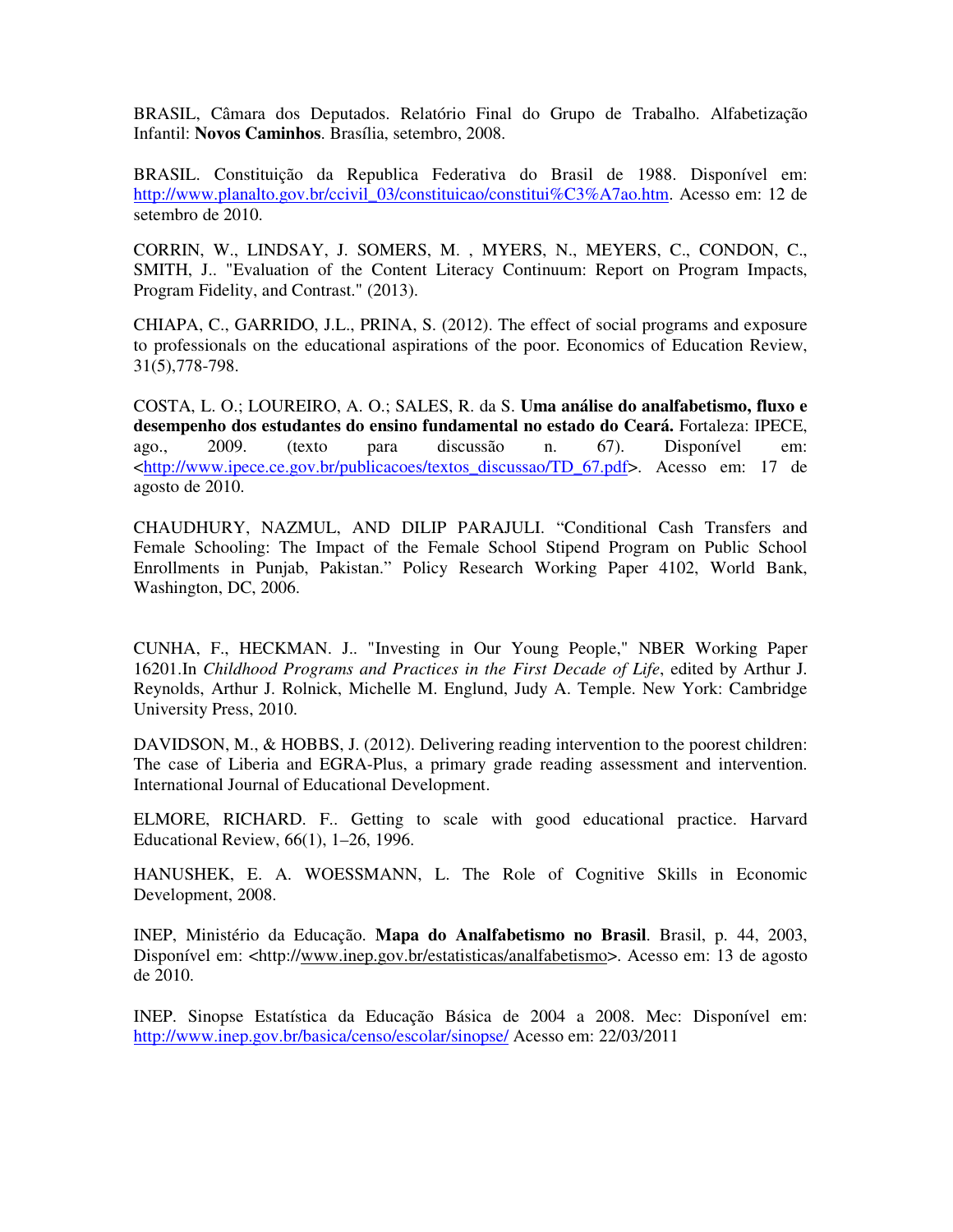IPEA. Efetividade do Direito à educação: inclusão e melhoria da qualidade. Brasil em desenvolvimento: **Estado, planejamento e políticas públicas.** Brasília: Instituto de Pesquisa Econômica Aplicada, v.3. Cap. 22, p.617- 637, 2009.

GAMSE, B.C., BLOOM, H.S., KEMPLE, J.J., JACOB, R.T.. *Reading First Impact Study: Interim Report* **(NCEE 2008-4016).** Washington, DC: National Center for Education Evaluation and Regional Assistance, Institute of Education Sciences, U.S. Department of Education, 2008.

GOVE, A. AND P. CVELICH. 2010. Early Reading: Igniting Education for All. A report by the Early Grade Learning Community of Practice. Research Triangle Park, NC: Research Triangle Institute.

GOVE, A., WETTERBERG, A.. **The Early Grade Reading Assessment: Applications and Interventions to Improve Basic Literacy**. USA: RTI Press Book series, 2011.

MENEZES-FILHO, N. VASCONCELLOS, L.; WERLANG S. R. da C.; BIONDI, R. L. **Avaliando o impacto da progressão continuada nas taxas de rendimento e desempenho escolar do Brasil**. Relatório de avaliação econômica - Itaú social- 2008.

NEUMAN, S. B., & DICKINSON, D. K. (2001). Handbook of early literacy research. New York: Guilford Press.

RAVALLION, MARTIN, EMANUELA GALASSO, TEODORO LAZO, AND ERNESTO PHILIPP. 2005. "What Can Ex-Participants Reveal about a Program's Impact?" Journal of Human Resources 40 (1): 208–30.

RTI. 2009. Early Grade Reading Assessment Toolkit. Prepared by RTI for The World Bank, Office of Human Development. Available at https://www.eddataglobal.org/documents/index. cfm?fuseaction=pubDetail&ID=149 (accessed August 23, 2010).

RTI. 2010. Early Reading Assessment Country Tracker. Available at https:// www.eddataglobal.org/documents/index.cfm?fuseaction=pubDetail&ID=188 (accessed August 23, 2010).

STANNARD, H. 2008. Results from a Rapid Reading and Numeracy Test: Assessing Reading and Numeracy Achievement of Community-Based Primary Students in Afghanistan. Prepared for USAID.

SCHWARTZ, R. M. (2005). Literacy learning of at-risk first-grade students in the Reading Recovery early intervention. Journal of Educational Psychology, 97(2), 257-267.

SCHWARTZ, R. M., MARIBETH C. SCHMITT, AND MARY K. LOSE. "Effects of Teacher-Student Ratio in Response to Intervention Approaches." Elementary School Journal 112.4 (2012): 547-567.

SHANAHAN, T., BARR, R.. "Reading Recovery: An independent evaluation of the effects of an early instructional intervention for at-risk learners." Reading Research Quarterly : 958-996, 1995.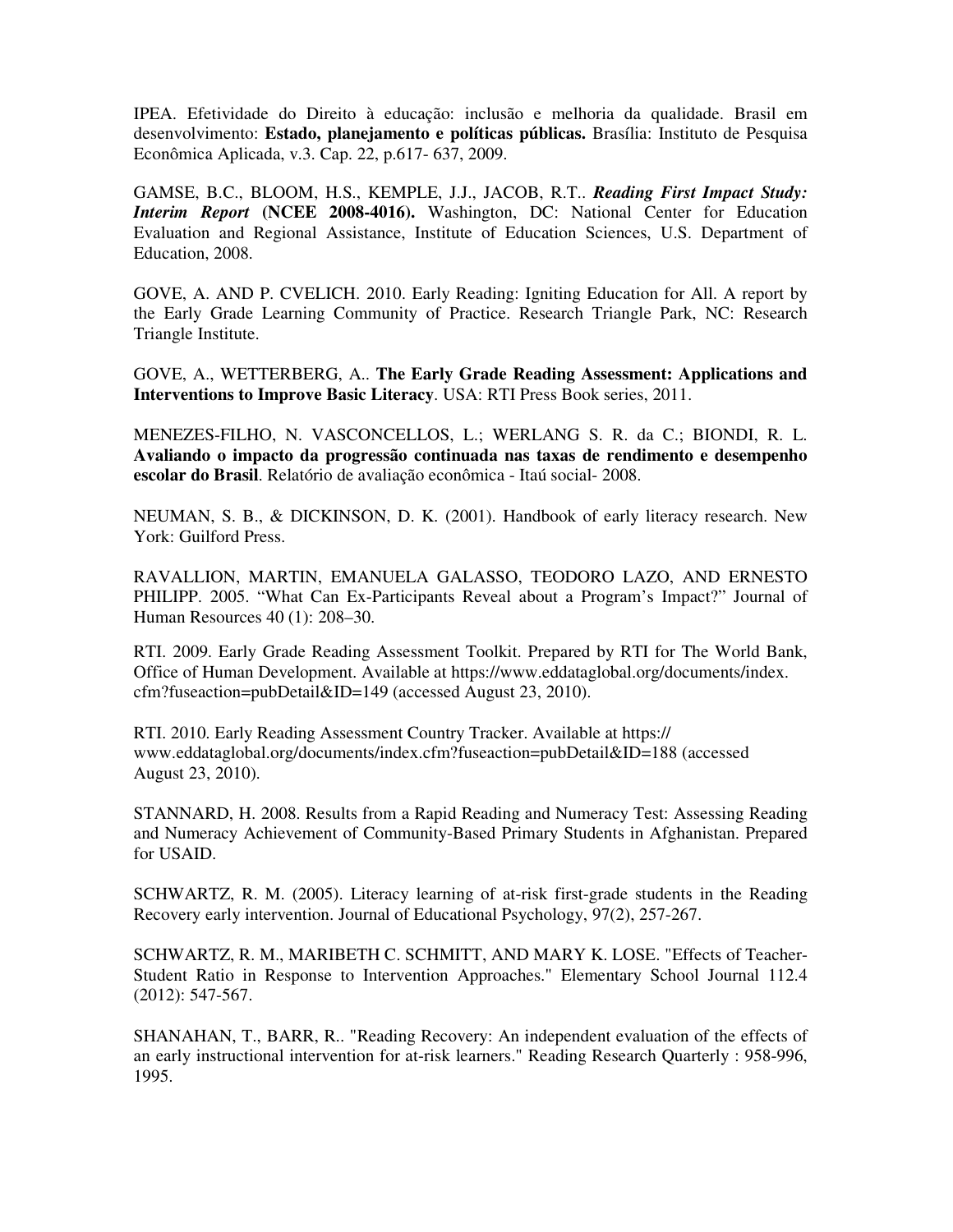SCHMITT, M. C., GREGORY, A. E.. "The Impact of an Early Literacy Intervention: Where Are the Children Now?." Literacy 10.1, 2001.

VIEIRA, S. L., VIDAL, E., COSTA, L. O.. Ensino Fundamental: fim de um ciclo expansionista? Estudos Commissioned by the CGEE, 2010.